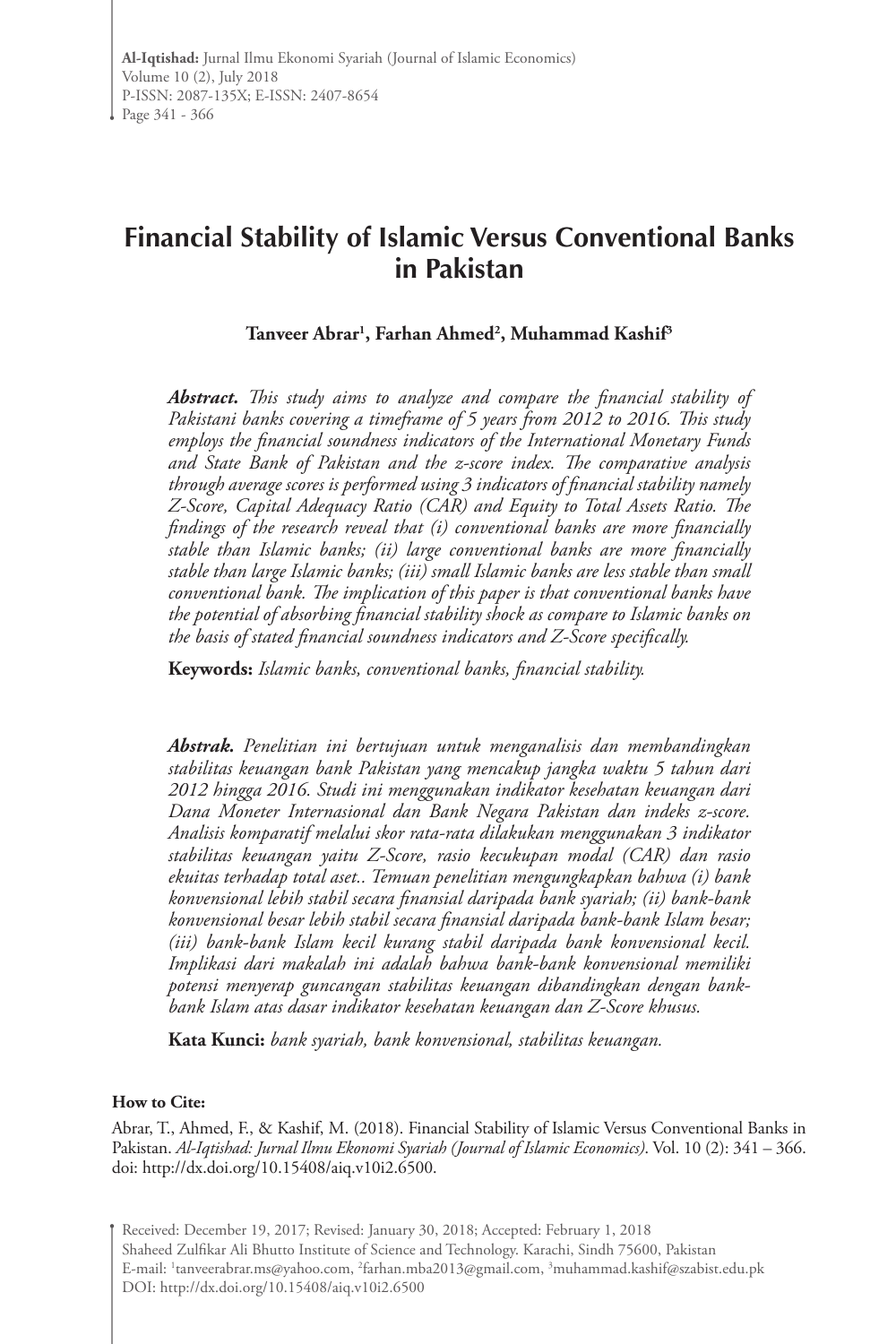## **Introduction**

Globally Islamic banking finance (IBF) growth is increasing with fastpace, and remarkable growth has been observed. As per the joint study of Edbiz Consulting and Cambridge IF Analytica, Islamic banking and finance projected size as a globally at the end of December 2016, is around USD 2.293 trillion (Thomson Reuters ZAWYA [TRZ], 2017). According to Derbel, Bouuraoui and Dammak (as cited in Odeduntan, Adewale & Hamisu, 2016), multiple factors are contributing to Islamic banking rapid growth. First, Muslim populations are increasing in the world and who are willing and craving to use Shariah-compliant product in their business need. Second, the effectiveness and remarkable growth and performance of Islamic banks are up till now additional motivation to the frequent progress of the Islamic industry. Finally, the statistic that system of Islamic banking depends on high values of ethical which are not allowed to invest in that portfolio which forbidden in Islam such as alcohol, speculation, interest, illegal investment activities, pork, prostitution, gambling, pornography, etc. It motivated and allowed capitalizing on real assets.

It has noted that in the conventional banking system are working in the way where conversion of wealth from poor society to wealthy society and from developing countries to developed countries; therefore, grudging the poor community is poorer. The more and extreme usages of Interest, structured debt and securitization are the symbol of this situation (Odeduntan, Adewale & Hamisu, 2016). Islamic product financing is operating by justice and fairness in financial and equity in society. These are the basic requirement and foundation. In conventional banking, repayment of financing to the investor gives in term of interest, and the rate of interest is fixed and the beneficiary accountable for any risk associated with financing activities. Opposing to this, In Islamic banking, repayment of financing to the investor gives in term of profit and loss and risk associated with financing activities are shared with beneficiary and bank. Therefore, if investor and financer invest in Islamic banking than they are not only received profit merely and they are also expecting potential risk that is shared between financer and bank. This is the fact that Islamic banking has beefed up to replace and exchange the banking sector of the conventional bank and its growth as a steady and equitable. In Asia, Middle East, and Africa, its development and growth are mentioning in this region. In Western economies, Islamic system is evolving and also developing which was not observed in the past, and their need and requirement have been noted therefore central bank of the countries are working and strangling in creating of Islamic banking window for coping of Shariah-compliant product need.

In the system of economic, financial stability topic is crucial and essential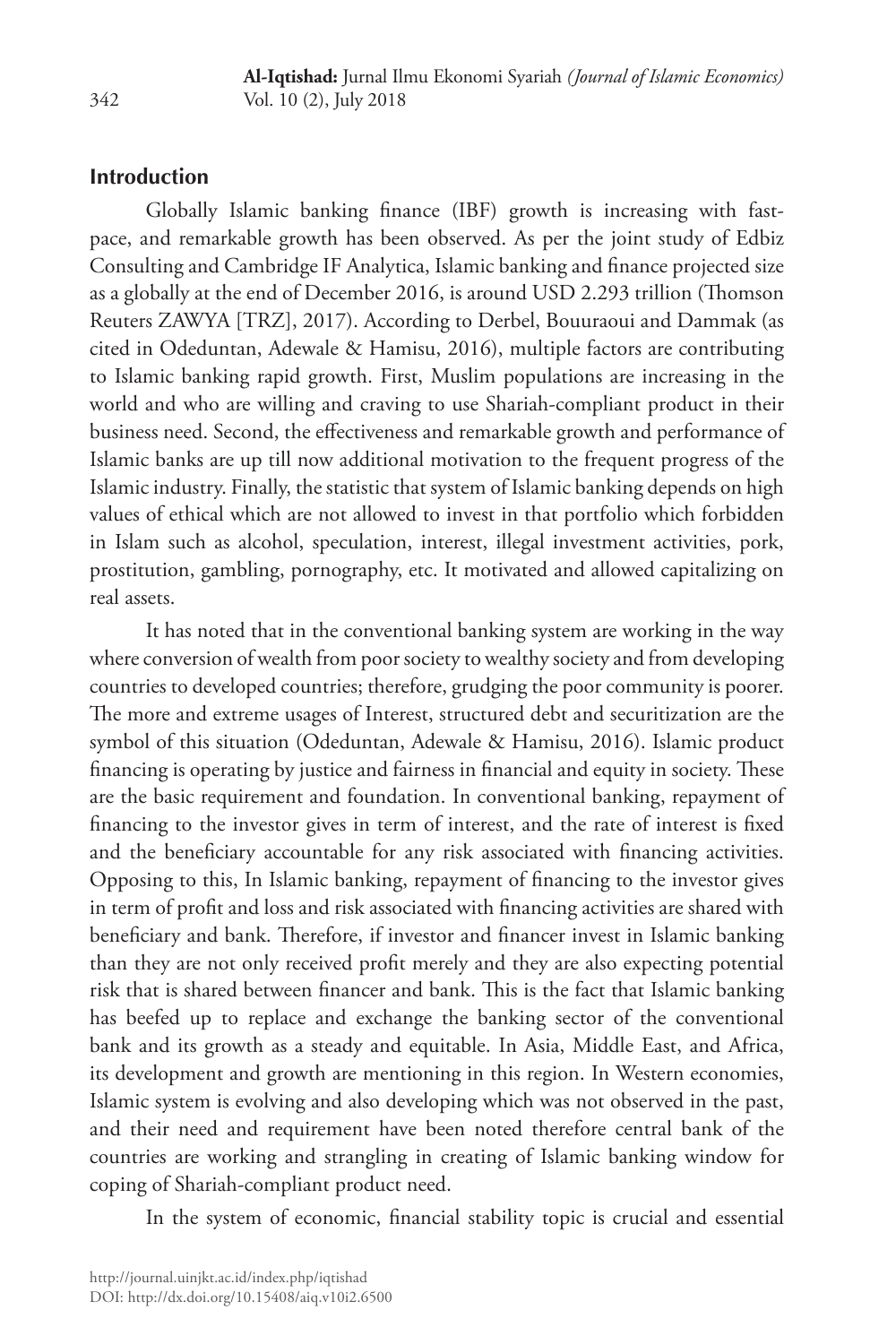because financial system delivers a springboard for furthermost of activities and operational transaction that are operating in the real economy. Stability of banking sector is playing a critical role in economic growth and development, and economic stability depends on large banking sector financial stability. We cannot deny the role and participation of banking sector for the growth of the economy and its development. Financial stability is continually drawing attention in professional and academic research since we have learned a lesson in global financial meltdown and it is necessary to know that mechanisms of keeping and maintain financial stability.

Pakistan economic condition is uncertain due to internal factors such as political uncertainty, unrest law, and order situation, conditional government policy. The internal factors, as well as an external factor such as IMF unfavorable condition, international oil pricing fluctuation, international trade strike, exchange rate, etc. therefore financial risk, operational and credit risk, is prevailing in Pakistan. Due to this reason bank are facing financial stability issues in Pakistan.

Financial stability of banking sector is very essential for growth of the economy. Role of banking sector cannot be denied in overall economic development because the stability of any economy is dependent on the stability of its banking sector. To reduce anomalies in Pakistan economic sector, it is necessary to develop new banking structure in Pakistan economy. Maintaining financial stability in the banking sector is a big challenge now a day in Pakistan. To cope this dilemma, the banking sector is adopting strict compliance with risk management.

The financial institution is a backbone of the economy. The financial institution is playing a vital role in economic growth of Pakistan. During economic expansion, the financial institution provides financing that pushes economic growth; therefore, financial stability is an important factor in the overall banking sector. Due to this reason, I want to examine and compare the financial stability of selected Pakistani banks from both Islamic banking industry and conventional banking industry.

Due to financial stability crises bank are merging. Recently HSBC bank has closed their Pakistan operation and merged with Meezan Bank Ltd. NIB Bank merged with MCB Bank & Burj Bank merged with Bank Al Baraka due to financial stability crises. According to Keynes income of individual and institution is dependent on investment. Increase in investment that increases in total income, but the impact on income is greater than the initial investment. For example, if we invest one lack rupee in the economy than total income will be increased by three lack. Its means multiplier is equal to three provided that financial institution and the individual will take percussion such as risk assessment, business risk review and financial stability assessment before investment in any portfolio, therefore, it is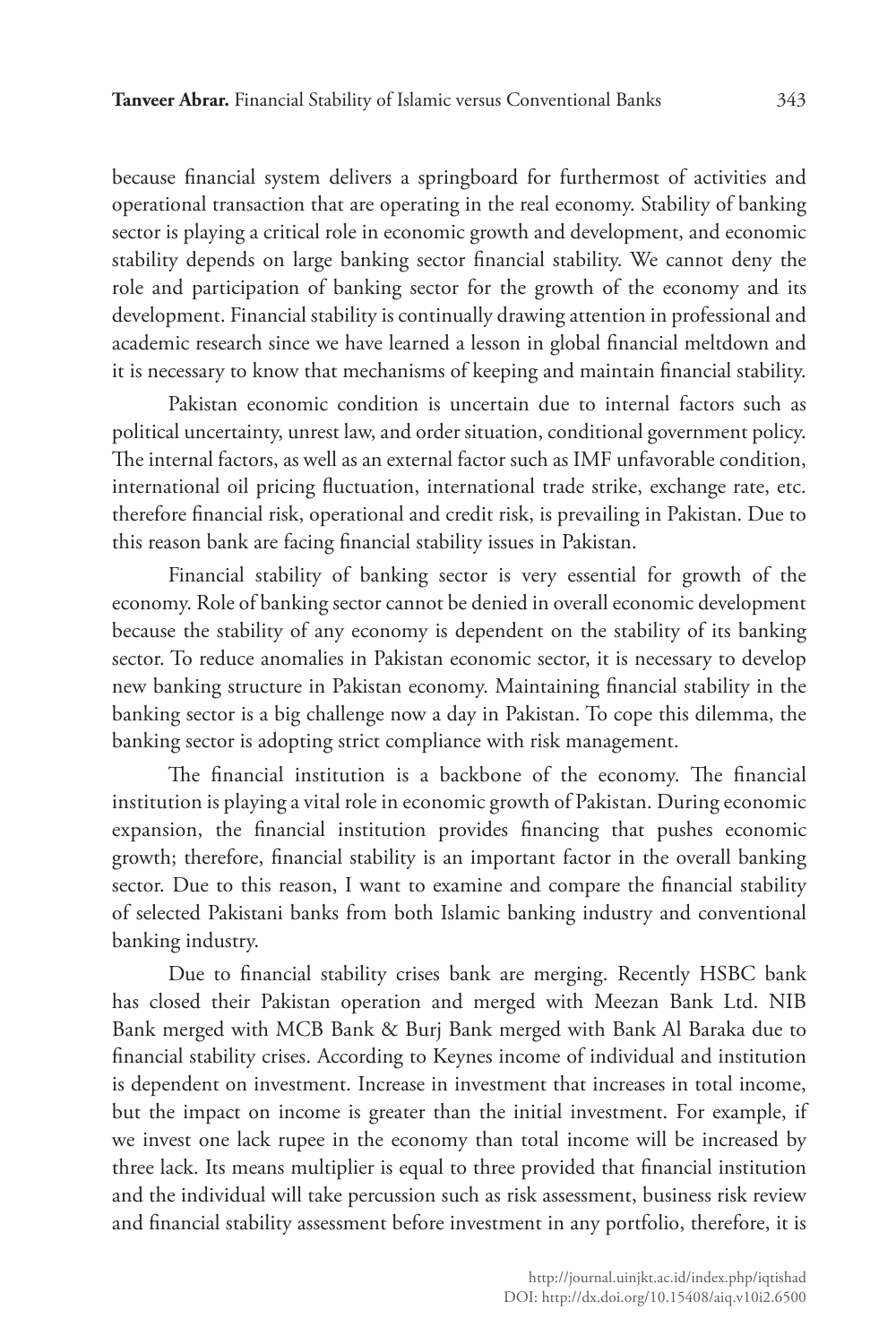necessary for all Pakistani banks to develop effective and efficient internal control system and risk assessment department for maintaining its financial stability.

In 1971, Nasser Social Bank was established as first Islamic banks mean Interest-free banks in Egypt. The Muslim government first time had presented and shown willingness and interest for development and incorporating Islamic banking institution. The purposes of Nasser Social Bank in Egypt is social welfare to the country such as help of needy and poor person in term of providing easy and without interest charge loan, assist in students for completing of study in term of grant scholar, provided microloan to the small businessman for its project on the basis of sharing profit as well as loss. On private initiative, the first Islamic bank in the United Arab Emirates (UAE) 1975 was Dubai Islamic Bank in the world.

In Pakistan, Meezan Bank the first Islamic banks established in 2002 and Justice (Retd) Muhammad Taqi Usmani is chairman of shariah supervisory board. State Bank of Pakistan was established Islamic banking department in 2003 in Pakistan. Guideline and instruction for shariah product compliance and monitoring for Islamic were issued in 2008. In Islam, allowed trading base activity and prohibited interest. In Europe, Muslim introduced trade. Musharaka and Mudaraba is the main financing mode in Islamic banking through which trading activities and financing activities are conducting in Islamic Banks. Profit and income generated by Islamic banks form an investment in the different portfolio are distributed and share according to profit and loss sharing ratio. There is no fixed rate of return on investment in Islamic banking sector whereas in conventional banking sector fixed profit is being distributed to the investor, depositor, and customer. Al-Hadith and al-Quran are basis sourced from the industry of Islamic banking, and it provides clear guideline and rules for execution of a transaction in Islamic banking. There is some limitation in Islamic banking for accepting deposit and investment point of view because of Islam verboten that investment which is not in line with shariah sources. In Islamic banking, activities that base on interest with the effect of multiplier and speculation are not allowed. (Iqbal and Mirakhor 2011; Iqbal et al., 2011).

Bank financial stability is very essential in the economic system. The financial institution is a bridge for economic growth and development. Bank financial stability is a big challenge in Pakistan due to this dilemma banks are merging in Pakistan and facing financial crises. The objectives of the study are: first, to determine whether conventional banking system is more financially stable than Islamic banking system. Second, to find out that large conventional banks are more financially stable than small Islamic banks. Third, to find out that small conventional banks are more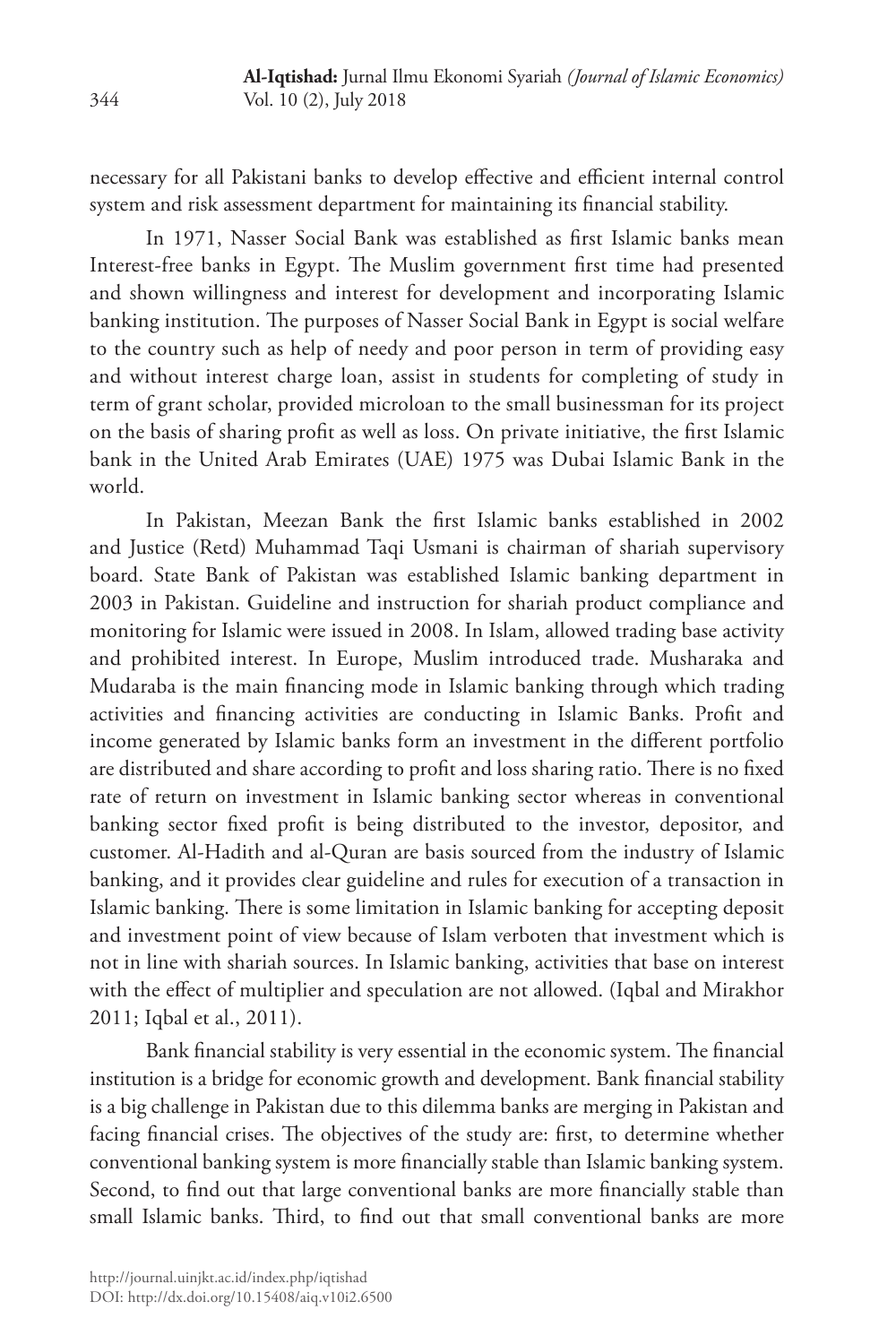financially stable than small Islamic banks. Fourth, to determine which Islamic bank in more financially stable in all Islamic Banks. Fifth, to determine which conventional bank is more financially stable in all conventional banks.

## **Literature Review**

Conventional and Islamic banking, Shariah compliance is a key differentiating factor. We have been noted that there is the rapid growth of global Islamic banks over the year due to Shariah compliance mechanisms. Since Islamic banking is nascent industry, in comparison to conventional banks. Specifically, It has been founded that there are little work and paucity in the literature on the financial stability of Conventional & Islamic Bank. Empirical studies on financial stability between conventional and Islamic banking was still rare (Wahid and Dar 2016) and Odeduntan et al. (2016). In conventional banking fixed rate of return on investment is paid/ received whereas, in Islamic banking, there is profit and loss sharing ratio between investor and depositor (Hasan and Dridi, 2010).

Islamic banking has been established on the basis of sources of Islam i.e. the al-Quran and al-Hadith. These sources provide guidelines and basic principles to Islamic banking industry for its operations activities and decision making for investment purpose. There is some limitation in Islamic banking because it is prohibited that investment which is not underlined and accordance with sources of Islam. Interest base activities with multiplier effect and speculation are prohibited in Islamic banking industry (Iqbal and Mirakhor 2011; Iqbal, et al, 2011).

Practical situation most financing transaction in Islamic banking is not based on profit and loss sharing principle (Chong and Liu, 2009) but we do not agree with this statement because, in Pakistan, State Bank of Pakistan has separate shariah compliance department. It consists of highly qualified shariah scholar and they are strictly monitoring of Islamic banking in Pakistan and its operation. Financial institution and Banks are working as intermediaries and play an important role economic development that collected fund from the depositor and investing in the different product portfolio through different channels and distributes profit and loss according to agreed sharing ration and predetermined profit and loss sharing ratio. Banks have the ability, expertise and knowledge full information and placed surplus money in a productive investment in order to achieve maximization of profit. In order to minimized risk such as credit risk, market risk, liquidity risk, operational risk and reputational risk, it is necessary for all banking sector industry in worldwide to must have assessment professional and conduct a risk assessment before investing in the different portfolio (Bessis 2010).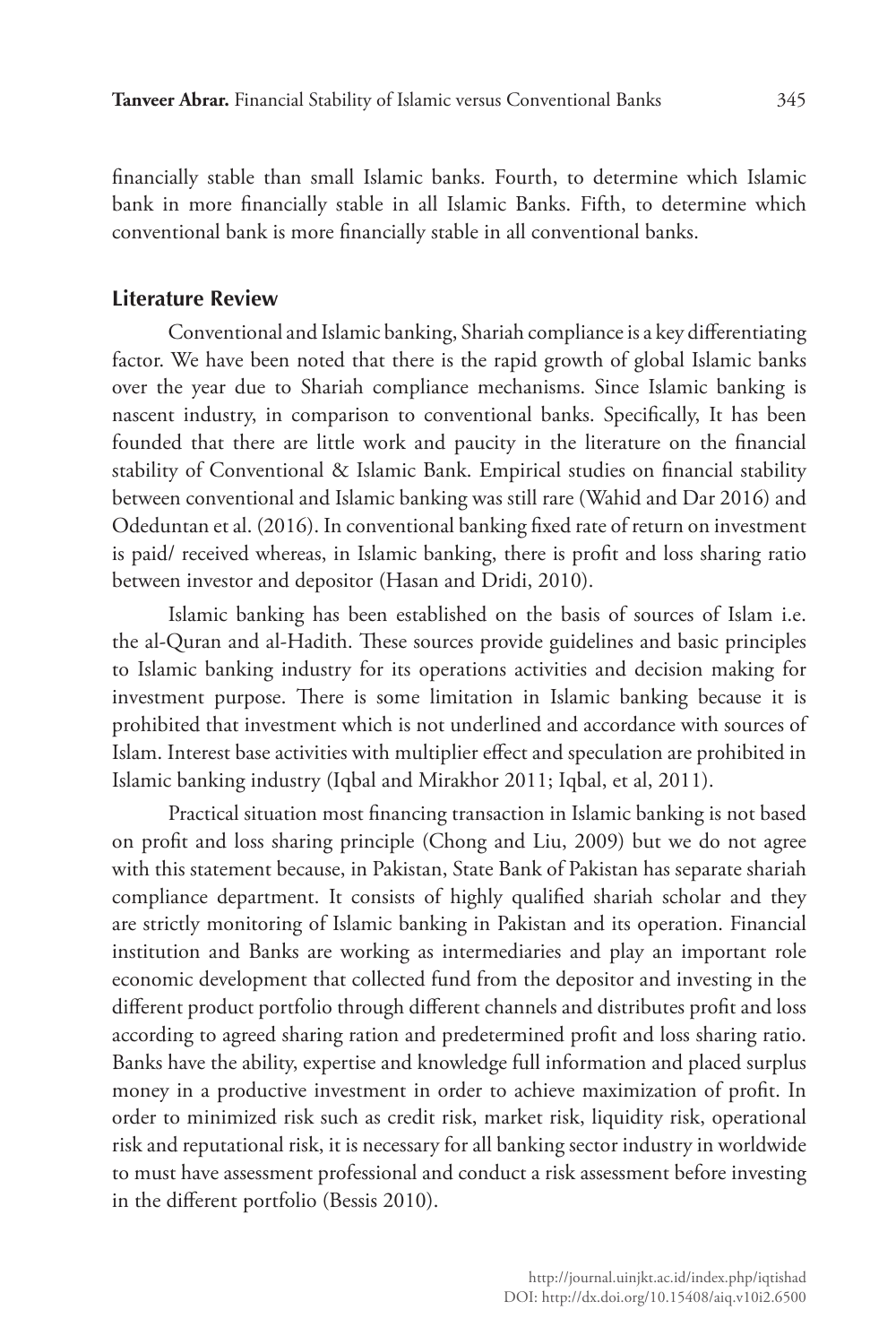Youssef (2017) investigated the subject topic. He selected gulf region in which he selected 12 banks in 4 countries. There were 5 Islamic and 7 conventional banks for analyzing and determining the financial stability of the conventional and Islamic bank. In his study, he used 10 year sample period from 2006 to 2015. He collected data from a different website such Federal Reserve and World Bank. In this research they used Z-Score for measurement of the financial stability of bank and Z-Score is calculated by leverage and return of the asset. The object of this study was to analyze which banking sector is more financially stable in the banking sector during the specified sample period. This study covered during and after financial crises period. He determined that Islamic bank was less stable as compared with conventional banks. As per researcher, this was occurred due to governing and management challenges faced by Islamic banks in Islamic banking industry. Remarkably, it had been observed that Islamic banks were performing well as compared with the conventional bank in the duration of financial crises. Although, Islamic banks was suffered after crises period, because of a solid relationship between real economy and Islamic banking industry. Islamic banks more invested in a real asset, therefore, these banks suffered in global financial crises.

Research conducted by Karim et al. (2016) in which they analyzed financial stability between Islamic and conventional bank. They selected 131 banks for analyzing purpose in which there were 77 commercial and 54 Islamic banks in MENA countries MENA countries means the Middle East and North Africa. Sample period was from 1999 to 2015. They collected data from Bureau Van Dijk for analyzing the purpose of bank financial stability. In this research they used Z-Score for measurement of the financial stability of bank and Z-Score is calculated by the return of asset and earning to the total asset. The object of this study was to analyze which banking sector is more financially stable in the banking sector during the specified sample period. Global financial crises also observed by a researcher in this study during analysis of financial data. After analysis of data, they conclude that Islamic banking industry was more financially sound as compared with the Conventional Banking industry in specified selected countries. In addition, they also analyzed that during financial global crises 2007-2009 only conventional banking industries were suffered and affected by financial crises and Islamic banks was not affected and they were not in troubled condition from financial crises in MENA countries. As per my opinion, Islamic Bank was investing into secure financing capital asset; therefore, Islamic Banks were secure in MENA countries during financial crises period.

Equally, Odeduntan et al. (2016) analyzed and determined financial stability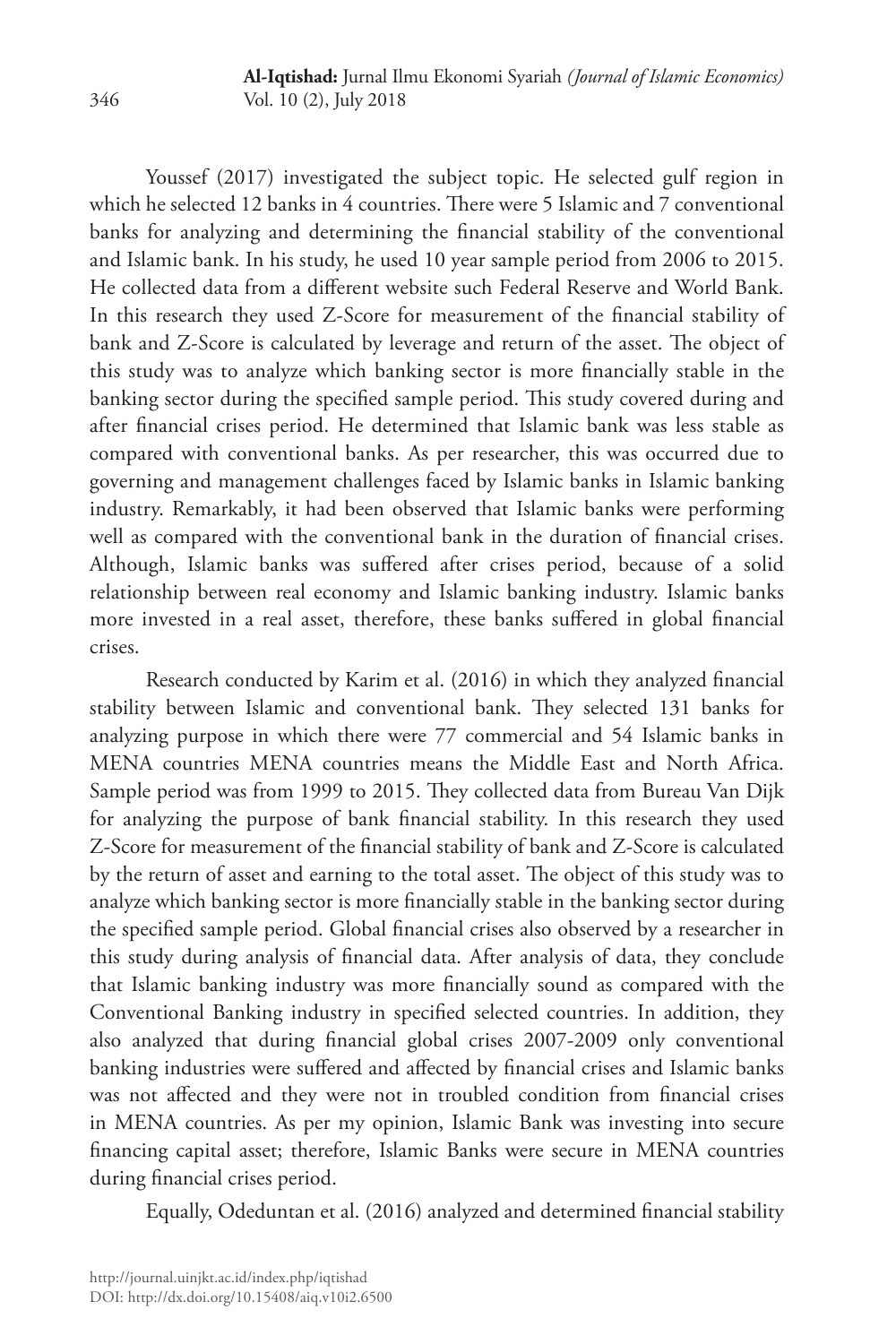between the conventional and Islamic bank of Malaysia country. They analyze 16 Islamic banks in Malaysia and time frame for this study was from 2008 to 2012. Data were collected and extracted form relent bank website for analyzing purpose. The researchers used Z-score for measurement of the financial stability of bank and Z-Score is calculated by Loan to deposit ratio, liquidity ratio and Non-performing loan (NPL). After compared and assessed by the Islamic and conventional bank, the concluded that in Malaysia Islamic bank is more stable as compared with a conventional bank. Z-Score was high of an Islamic bank; therefore, it proved that Islamic bank more stable in Malaysia. Its means total equity was high on total asset and return on asset was also high in a selected Islamic bank.

Similarly, Cihak and Hesse (2010) analyzed and compared Islamic and conventional bank. They analyze 474 banks in which included 77 Islamic banks and 397 commercial banks. Sample period was from 1993 to 2004. They analyzed and compared small Islamic banks with small conventional banks and large Islamic banks with large conventional banks and they divided banks into the small and large scale on the basis of deposit size. The researcher used Z score, loan to total asset and cost income ratio for measurement of bank financial stability. They concluded that small Islamic banks are more stable as compared with the small conventional bank and simultaneously large conventional bank more stable as compared with a large Islamic bank. Large Islamic banks are less stable because of irregularities in the monitoring of credit risk and small Islamic bank more stable because they were more concerned with risk assessment and risk management in investment. Small Islamic banks were more stable with a large Islamic bank.

In addition, Wahid and Dar (2016) analyzed the financial stability between a conventional and Islamic bank in Malaysian framework. They analyzed 17 Islamic and 21 conventional banks and time frame for this study was from 2004 to 2013. The researcher used such as Z score, equity to total asset, non-performing loan (NPL), the cost to income ratio (CIR), Return on equity, net loan to a total asset for measuring of financial stability. They determined that Islamic banks in term of large were less stable as compared with conventional banks in term of large in Malaysian and an Islamic bank in term of small was more stable as compared with the conventional bank in term of small. The researcher used financial soundness indicators (FSIs) of the IMF and the Z-score. Secondly, the researcher examined that size of the bank; capitalization level and diversification of income were key determinants for the stability of Malaysian Islamic industry banks and conventional industry banks.

Similarly, Chakroun and Gallali (2015) also investigated on the same topic and their finding matched with Wahid and Dar (2016). They determined that small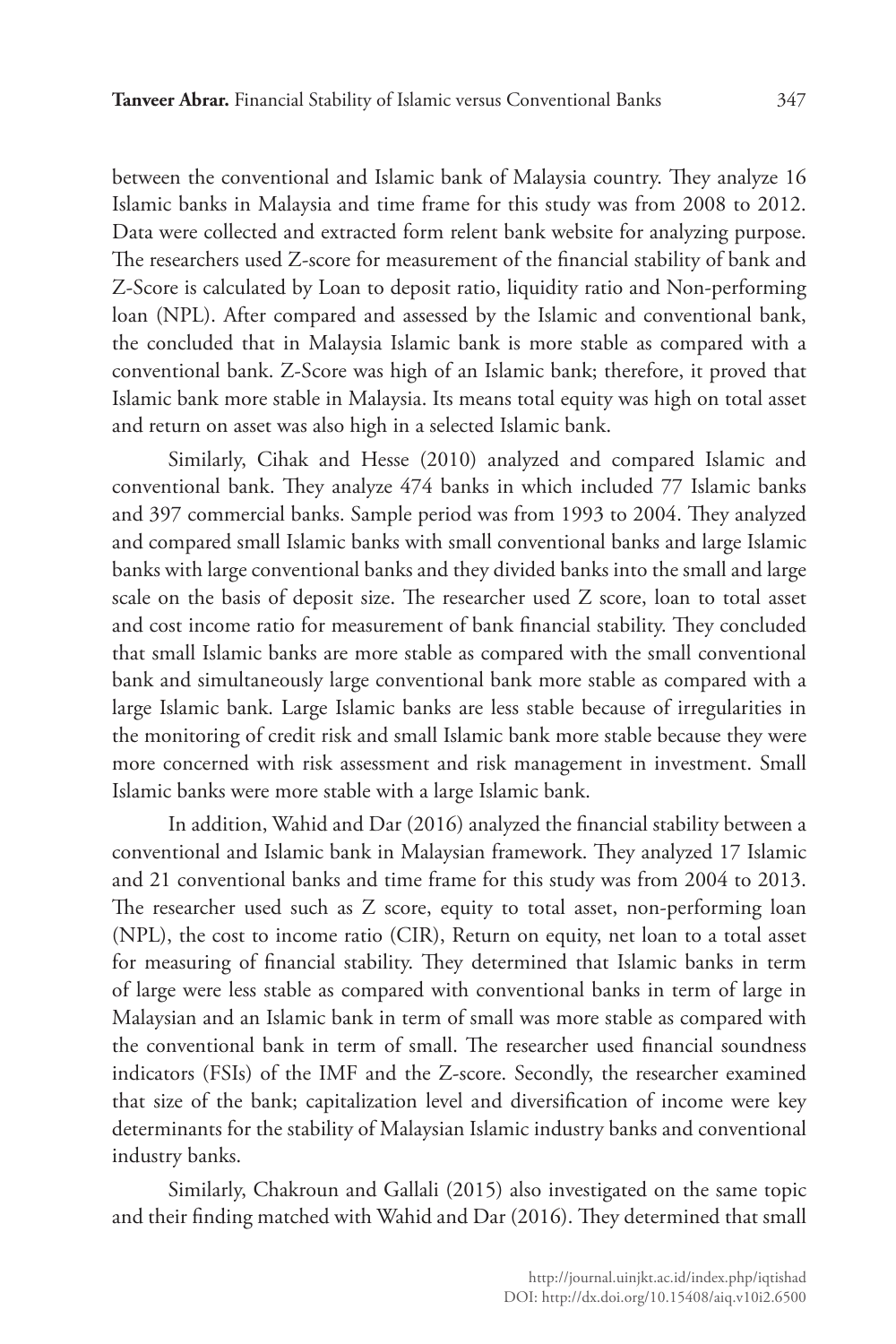conventional banks are less financially stable as compared with small Islamic banks and large Islamic banks less financially stable as compared with large conventional banks. Their finding and result showed that in financial crises era conventional banking industry was more affected as compare with Islamic banking industry. Cihak and Hesse (2010) reported also their fact and findings to be a match and consonant with Wahid and Dar (2016) and Chakroun and Gallali (2015).

Equally, Ibrahim (2015) compared two Islamic banks in UAE like Dubai Islamic Bank and Abu Dhabi Islamic bank analyzed and measured financial performance between two banks. Researcher used time frame for this study from 2003 to 2007. Data was collected from bank website and Abu Dhabi financial service company. To measurement of financial performance between two banks he used different financial ratio for analyzing of bank liquidity, profitability, management capacity, capital structure and share performance of the bank and used Z score for measurement of financial stability between two Islamic banks. The researcher concluded and found that both Islamic banks were financially sustainable and both banks had the effective financial instrument and rules and regulation for organizing and utilization of resources in order to the achieved maximization of bank profit. The liquidity ratio in Dubai Islamic bank was less as compared with its competitive bank. The researcher found that Dubai Islamic bank had higher profitability and variability as compared with Abu Dhabi Islamic bank. Z score calculated by return on asset total equity on the total asset. When researcher calculated Z score for measurement of financial stability, he found that Abu Dhabi Islamic bank had higher financial stability as compared with Dubai Islamic bank in UAE.

Beside, Hasan and Dridi (2010) analyzed that conventional and Islamic bank during global financial crises and they learned that how the Islamic banks were affected by financial crises period different from a conventional bank. They recognized this difference to the dissimilar business models used by the two baking industries. They additional discovered that asset growth in Islamic banks was better as compared with conventional banks and their rating by outside agencies was more satisfactory.

In the similar topic, Shahid and Abbas (2012) also analyzed and compared financial stability between Islamic and conventional bank. They analyzed 16 banks in Pakistan in which there were 6 Islamic banks and 10 top rated conventional. The sample periods were used from 2006 to 2009 for comparing of the Islamic and conventional banking industry in Pakistan. They divided conventional and Islamic bank into the small and large bank on the basis of the average total asset. The researcher used Z score for comparing and identifies financial stability between both banking sector Islamic and conventional. Z score also used by the different researcher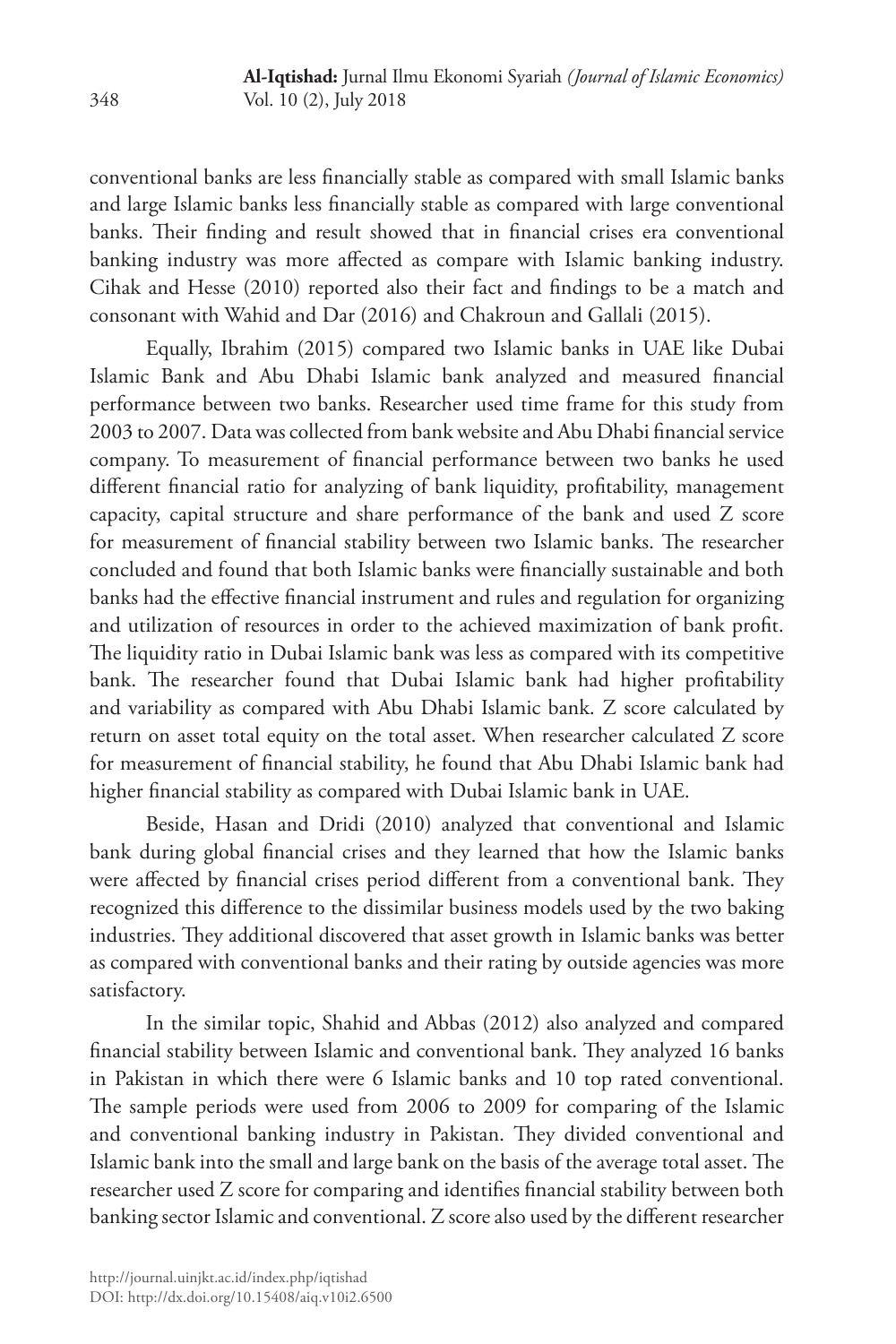for comparing of financial stability. They researcher computed and concluded that small Islamic banks had high Z score as compare with small Islamic bank, therefore, proved that small Islamic banks were more stable than small conventional bank and simultaneously large conventional had high Z score as compare with large Islamic bank, therefore, proved that large conventional banks were more stable than large Islamic bank in Pakistan in the specific sample period. It is also proved that small Islamic bank had high Z score as compared with large Islamic bank, therefore, small Islamic more financially stable than large Islamic bank. In overall perspective as the whole regardless size of the bank, Islamic bank had high Z score as compared with conventional bank hence proved that Islamic bank was more financially stable over conventional banks as a whole perspective.

Equally, Rahim and Zakaria (2013) analyzed and compared 17 Islamic and 21 conventional banks of Malaysia and on the basis of financial data extracted from bank official website; they conclude that average Islamic bank was more stable as compared with a conventional bank. They used Z score and NPL (Non-Performing Loan) as proxies for the stability of the bank. The sample periods were from 2005 to 2010 for analyzing of the financial stability of conventional and Islamic bank and simultaneously Verbeet (2014) analyzed and compare Islamic and conventional banks in Malaysia. They selected total 5 banks as a sample size in which there were two Islamic and three conventional banks. They determined that Islamic banks were not stable and conventional banks have well (liquidity, performance and capital adequacy ratio) than Islamic bank. As per my opinion verbeet used small sample size for measurement of financial stability between conventional and Islamic banks. He should have increased sample size for measurement and determination of financial stability.

Similarly, Rajhi and Hassairi (2013) also investigated the subject topic for a sample of 467 conventional banks and 90 Islamic banks selected from 16 countries of Southeast Asian and MENA regions. The time span ranged from 2000 to 2008. To measure the financial stability, Z-score model was employed. They found Z-scores to be higher for Islamic banks (except for small Islamic banks) than those for conventional banks signifying higher stability of Islamic banks.

Furthermore, Bourkhis and Nabi (2013) used Z-score as an indicator of bank stability, compared and contrasted the financial soundness of the Islamic versus conventional banks during the 2007-2008 financial crisis. Their findings showed no significant difference in terms of the impact of the financial crisis on the soundness of both counterpart industries. This means that Islamic banks are diverging from their theoretical business model that would have allowed them to keep the same level of soundness even during the crisis (Bourkhis & Nabi, 2013). Another similar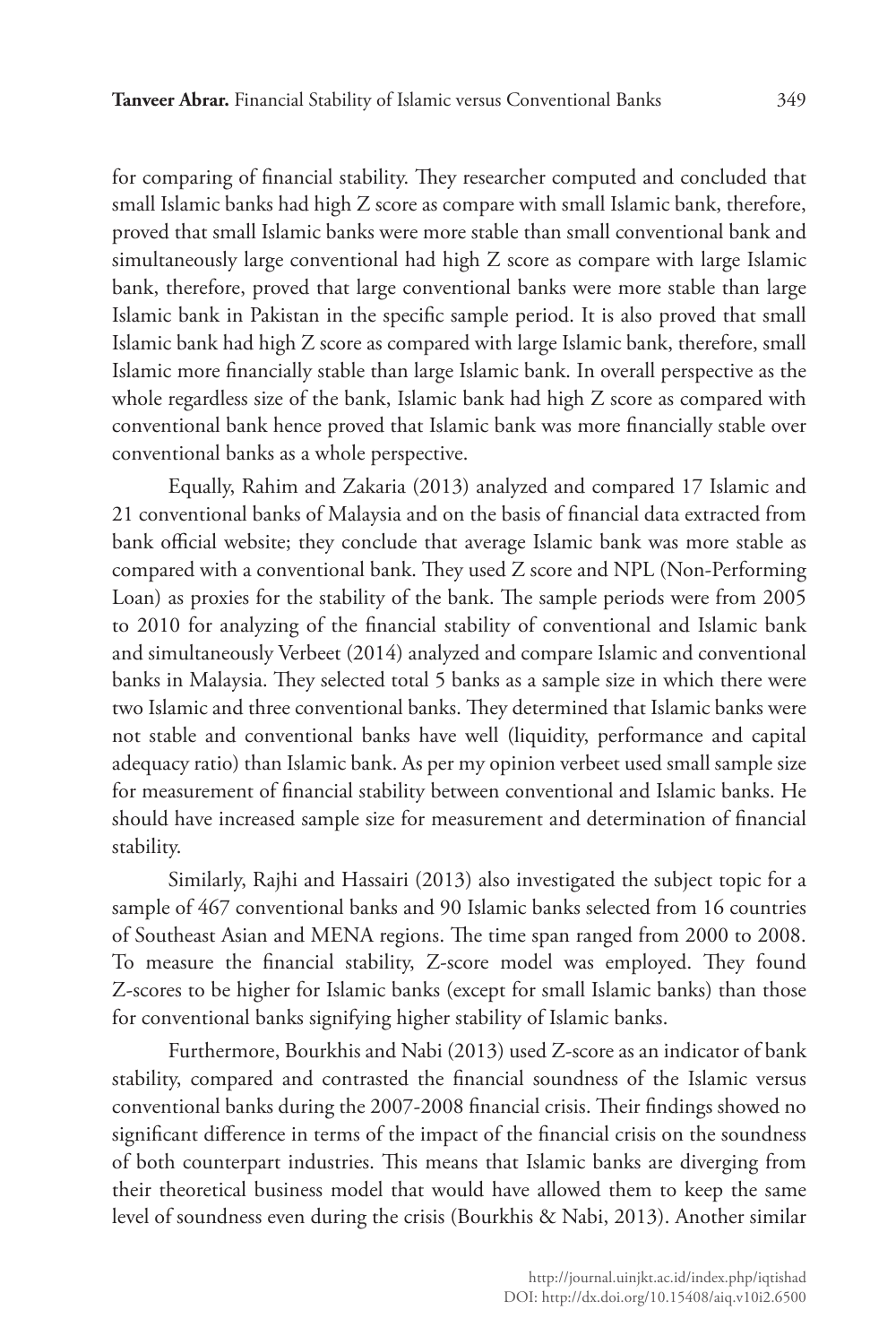study by Beck, et al (2013) published in the same year found some noteworthy facts about the Islamic banks. The results said that Islamic banks are less cost-effective, but have a higher intermediation ratio, higher asset quality, are better-capitalized and less likely to disintermediation during crises. Beck et al. (2013) further argued that the better stock performance of listed Islamic banks during the recent crisis is also attributable to their higher capitalization and better asset quality. Siraj and Pillai (2012) found a better performance of Islamic banks in GCC region. Their analysis revealed that Islamic banks are more equity financed than conventional banks.

Consistent with the results and finding of the researcher completed by Johnes, Izzeldin, and Pappas (2009), Beck et al. (2013), used ratio financial analysis and concluded that in term of cost-efficient, Islamic Banks are less stable but more profit and revenue efficient as compared with conventional banks. Bitar et al (2015), Johnes et al. (2009) also used a ratio of financial and discovered and conclude that conventional banking industry is more stable as compared the Islamic bank's counterparts. In contrast, Due to the negative liquidity and leverage, conventional banks were suffered (Nafla and Hammas, 2016). Hasan and Dridi (2010) conclude that Islamic banks growth of asset was better than the industry of conventional banks.

In the same manner, Islam and Kozokov (2009) also analyzed and compare financial stability between conventional and Islamic banks. The sample size was 66 banks in which there were 26 Islamic banks and 40 conventional banks. They selected Islamic and conventional bank from different countries like (Bahrain, Kuwait, Qatar, Saudi Arabia, United Arab Emirates, Pakistan, Malaysia, and United Kingdom). The sample period was from 2005 to 2008. They used (Z score, NPL, the cost to income ratio, loan to Asset and income diversity) for measurement of financial stability. They determined that Z score was quite same for conventional and Islamic banks. They found and conclude that there was no significant risk between conventional and Islamic bank during the year 2005-2008. There was no evidence of stability differences between Islamic and conventional banks in global financial crises era 2008.

In the similar study, Beside, Farook and Hassan (2015) also analyzed financial stability between conventional and Islamic banks. They also used Z score for measuring financial stability. They selected 50 Islamic banks and 150 sound conventional banks from multiple countries likes (Algeria, Bahrain, Bangladesh, Egypt, Indonesia, Jordan, Kuwait, Malaysia, Pakistan, Qatar, Saudi Arabia, Senegal, Tunisia, Turkey, United Arab Emirates and Yemen. Iran and Sudan). Sample period was from 1991 to 2005. They conclude that Islamic banks were not financially stable as compared with conventional banks.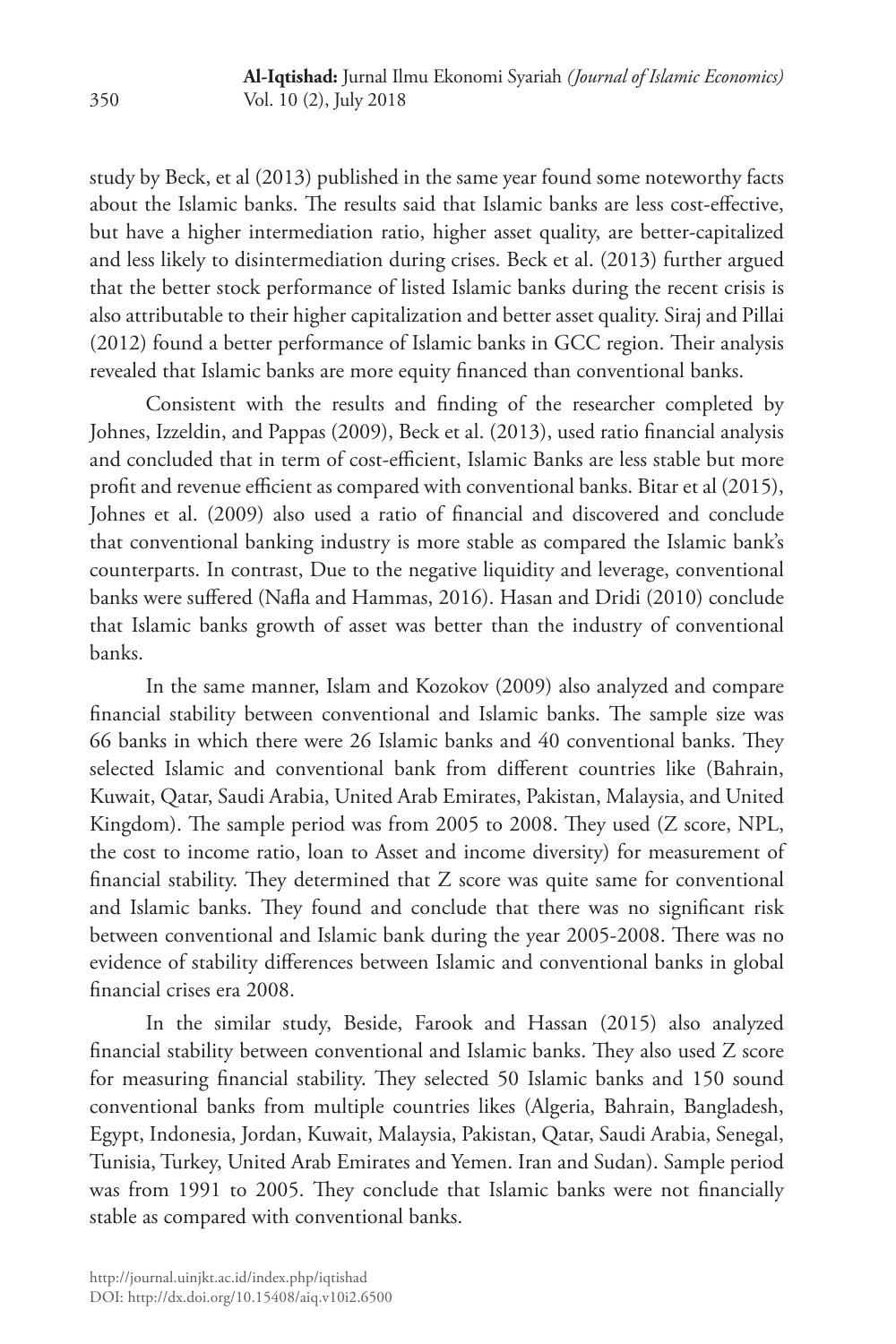In the same manner, Rokhim & Gamaginta (2009) also analyzed and compared financial stability between Islamic and conventional banks of Indonesia. The purpose of this study to determine which banking sector either Islamic sector or Conventionalbanking sector is most financially stable in Indonesia. The researcher uses select 83 banks as a sample size in which there were 12 Islamic banks and 71 conventional banks of Indonesia. The sample period was from 2004 to 2009. They also used Z score for measuring of financial stability between conventional and Islamic bank. The researchers used bank return on asset and total equity of the bank on total asset of the bank for Z score calculation. The researcher found that there was higher and substantial volatility in return of asset in Islamic banking industry in 2004 to 2005. It had been noted that return on asset was negative in quarter fourth in 2008 due to multiple reasons one reason was worst situation in the non-performing loan. Simultaneously average return on asset of the conventional banking sector was stable and only minor decreasing rate in average return on the asset in the year ending closing 2008. After analyzed the Indonesia banking sector the researchers determined that conventional banks were more stable in general as compared with Islamic banking sector in Indonesia country. Demirguç-Kunt and Detragiache (2009) also recommended that z score is the best technique for measurement of the financial stability of banks.

Similarly, Uhde and Heimeshoff (2009) analyzed financial stability of banks of European Union countries and found that national banking sector in EU countries does not have a positive impact on financial stability of private banks of European countries. Santoso et al. (2016) used Z score for measurement of financial stability between conventional and Islamic banks Indonesia and found that conventional banks in Indonesia were more stable as compared with Islamic bank sector in Indonesia because conventional banking sector is investing in secure financing, therefore, they are getting high rate of return on asset and they are generating high profit, therefore, equity to an asset of conventional banks is high than Islamic banks in Indonesia. Altaee et al. (2013) analyzed financial stability of Gulf Cooperation Council (GCC) countries and they found that there were no major differences found in financial stability between conventional and Islamic banks in GCC countries in two eras. Despite the important and rapid growth of Islamic industry in worldwide, Chapra (2011) argued that Islamic banks are working in a financial system where conventional banks are dominant in banking sector industry hence Islamic bank is participating in existing financial and market risks, therefore, that impact on Islamic banking financial stability. As per my opinion, In Pakistan and worldwide, there is no separate Islamic inter-branch offer rate for Islamic banking industry. There must be separate Islamic inter-branch offer rate for its investing and financing activities. This argued also supported by (Rokhim & Gamaginta 2009; Kassim & Abd. Majid 2010; Belouafi, Bourakba and Saci 2013; Bourkhis & Nabi 2013). They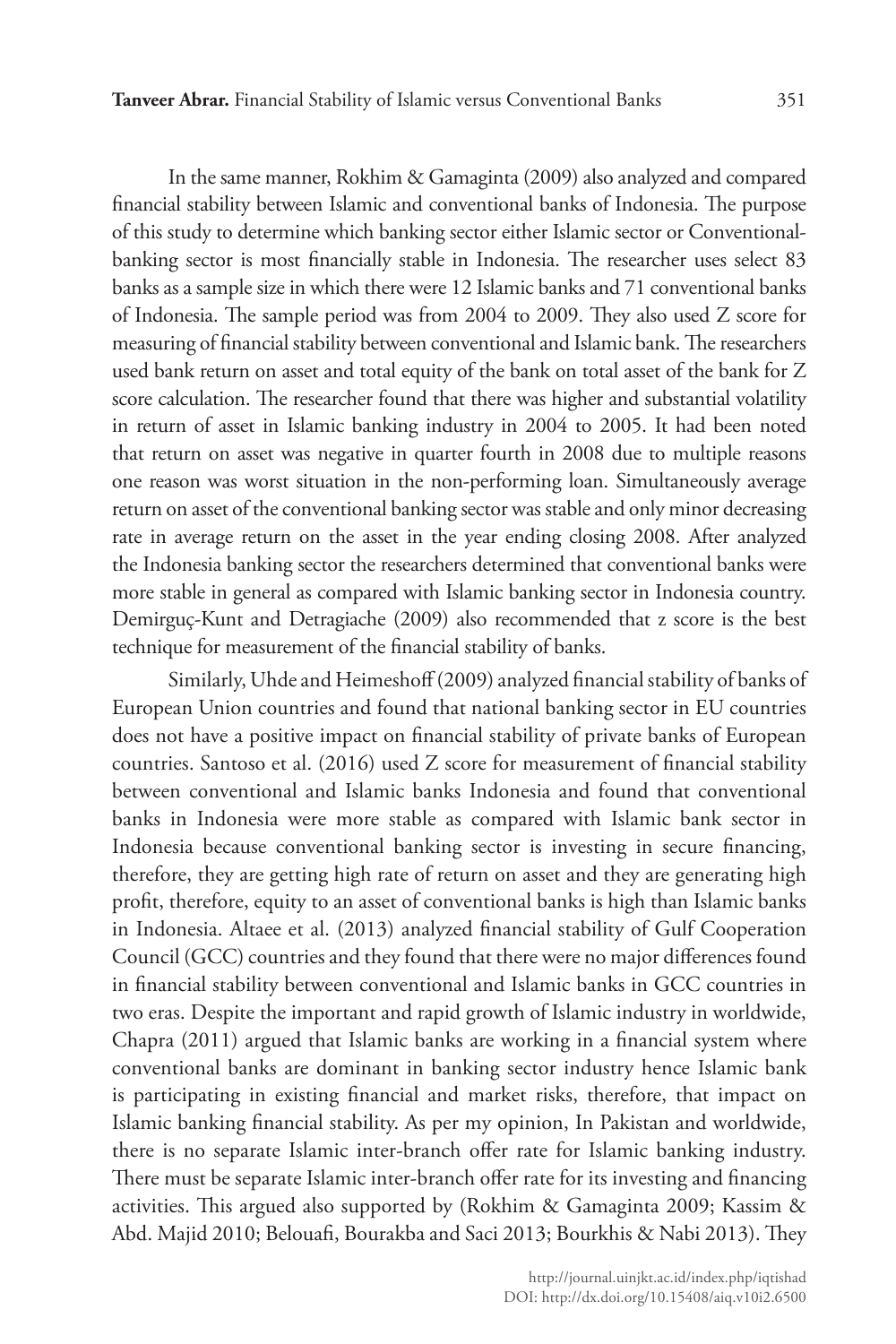determined that inadequate impact on Islamic banking financial stability where the conventional bank is dominant.

On the basis of a different research paper, it has been identified that Z-Score analysis and technique is best for measurement of the financial stability of banking sector. In order to maintained and higher financial stability in the banking sector, Banks required to mitigate risk, ensure compliance of standard operating procedure and regulatory requirement and make effective and efficient decision making while financing and investing fund into the different portfolio.

## **Method**

Secondary data has been obtained from Statistics and Data Warehouse Department of State Bank of Pakistan for analyzing the financial stability between an Islamic and Conventional bank in Pakistan which is collected from Bank Balance sheet, Income statement, Bank official Website and annual report, State Bank of Pakistan and Pakistan stock exchange website and we are using panel data for measuring of the financial stability of banks. The data is collected from 8 banks that are operating in Pakistan. However, there are only 4 Islamic banks merely fullfledge working in Pakistan hence I am using 4 Islamic & 4 conventional banks that are matched with Islamic banks in term of large and small banks and all the conventional and Islamic banks are maintaining capital requirement of State Bank of Pakistan 10 billion therefore we are using these banks for examine, investigate and comparison of financial stability purpose. Islamic Banks include: Meezan Bank Ltd, BankIslami Pakistan Ltd, Al Baraka Bank and Dubai Islamic Bank Limited and conventional banks include: Habib Bank Ltd, Allied Bank Ltd, Faysal Bank Ltd and Askari Bank Ltd on the basis of market capitalization.

Three financial soundness indicators are used to gauge the objectives of the study and these indicators include Z-score (See Youssef, 2017; Karim et al. 2016; Wahid and Dar, 2016; Santoso et al., 2016; Odeduntan et al., 2016; Ibrahim, 2015; Akhtar, et al, 2013; Beck et al., 2013; Rajhi and Hassairi, 2013; Bourkhis and Nabi, 2013; Shahid and Abbas, 2012; Ali and Sadaqat, 2011; Cihak and Hesse, 2010; Johnes et al., 2009) capital adequacy ratio (CAR) and equity to total assets as used by International Monetary Fund's (IMF) and State Bank of Pakistan (SBP).

Z- Score is important statistical tools and techniques which have been used by a various researcher in their study. It is measure bank financial stability; solvency and insolvency of the individual banks banking sector and insolvency means debts of banks will be increased gradually as compared with assets of banks. It determines and compare (Returns and capitalization) and (volatility in return on asset) for measurement of financial stability and solvency. Higher Z- Score means banks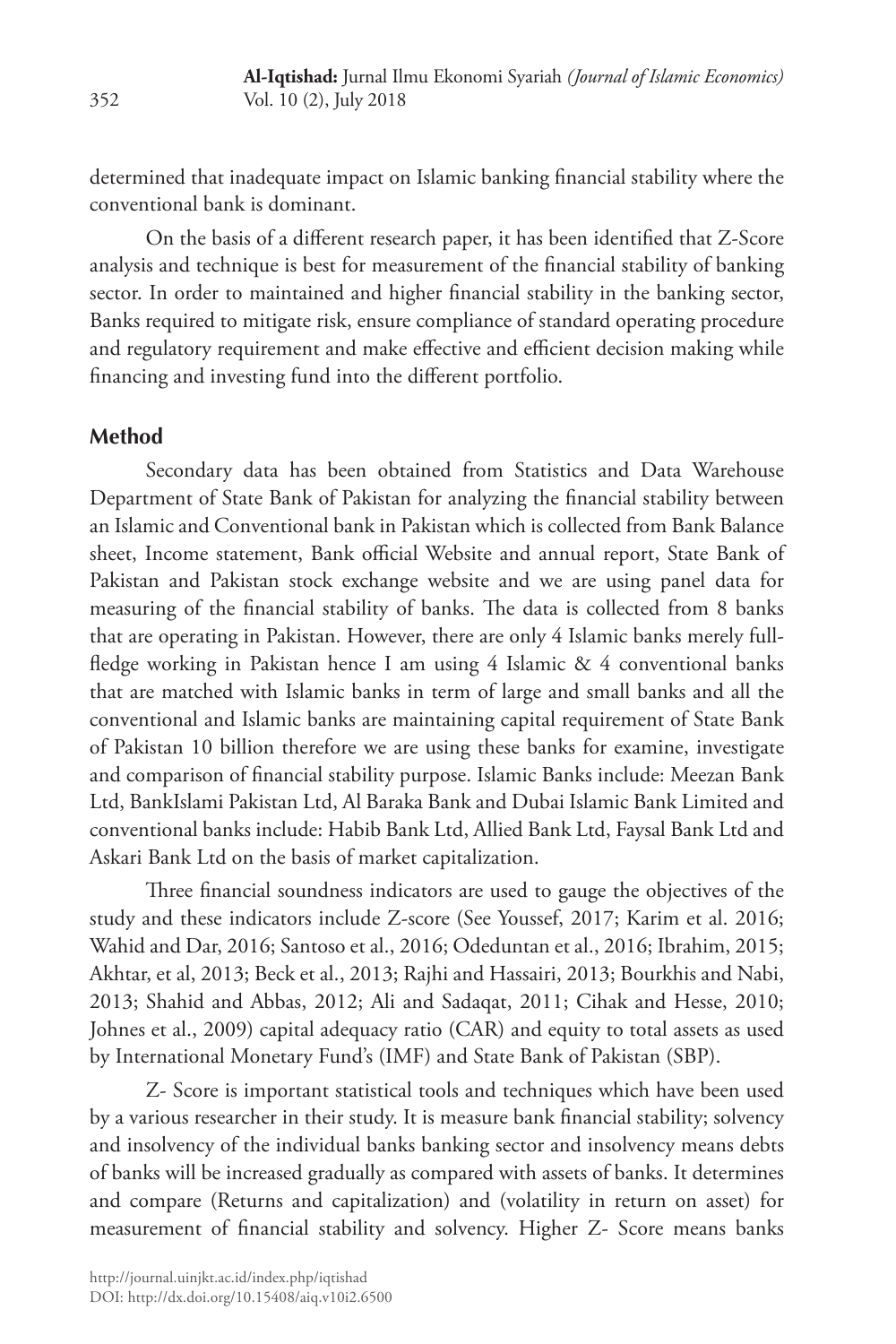have higher financial stability and low Z-Score means banks have lower financial stability. Z-score calculates the financial stability of both banking sector Islamic and Conventional banking sector.

# **Result and Discussion**

This section covers the discussion of observations and finding of 3 different parameters that has been selected for measuring and assessing of soundness and financial stability between conventional and Islamic banking industry of Pakistan.

# **Z-Score Analysis for Conventional and Islamic Banking: Measuring Stability**

Average Z-Score (2012-2016) pairwise comparison and analysis in Table 1 between conventional and Islamic bank indicate and show that Conventional banks in Pakistan are more financially stable because they have highest average Z-Score is 170 than Islamic Bank. Islamic bank has lowest average Z-Score is 45 may be a reason and caused by lowest value of equity to the asset, return on asset and higher return volatility means a higher standard deviation of return of the asset.

| Table 1. 2 Scote Analysis for Conventional and Islamic Danising |      |      |      |      |      |  |  |  |
|-----------------------------------------------------------------|------|------|------|------|------|--|--|--|
| Islamic                                                         | 2016 | 2015 | 2014 | 2013 | 2012 |  |  |  |
| Meezan Bank                                                     | 78   | 55   | 79   | 60   | 25   |  |  |  |
| BankIslami                                                      | 25   | 19   | 97   | 45   | 34   |  |  |  |
| Dubai Islamic Bank                                              | 30   | 23   | 24   | 29   | 87   |  |  |  |
| Al Baraka Bank                                                  | 30   | 101  | 43   | 11   | 7    |  |  |  |
| Average                                                         | 41   | 50   | 61   | 36   | 38   |  |  |  |
| Average (2012-2016)                                             | 45   |      |      |      |      |  |  |  |
| Conventional                                                    | 2016 | 2015 | 2014 | 2013 | 2012 |  |  |  |
| HBL Bank                                                        | 87   | 886  | 165  | 93   | 38   |  |  |  |
| Allied Bank                                                     | 61   | 59   | 69   | 136  | 194  |  |  |  |
| Askari Bank                                                     | 71   | 118  | 4    | 3    | 53   |  |  |  |
| Faysal Bank                                                     | 259  | 31   | 93   | 113  | 876  |  |  |  |
| Average                                                         | 120  | 274  | 83   | 86   | 290  |  |  |  |
| Average (2012-2016)                                             | 170  |      |      |      |      |  |  |  |

Table 1. Z-Score Analysis for Conventional and Islamic Banking

Source: Annual Report, Pakistani Banks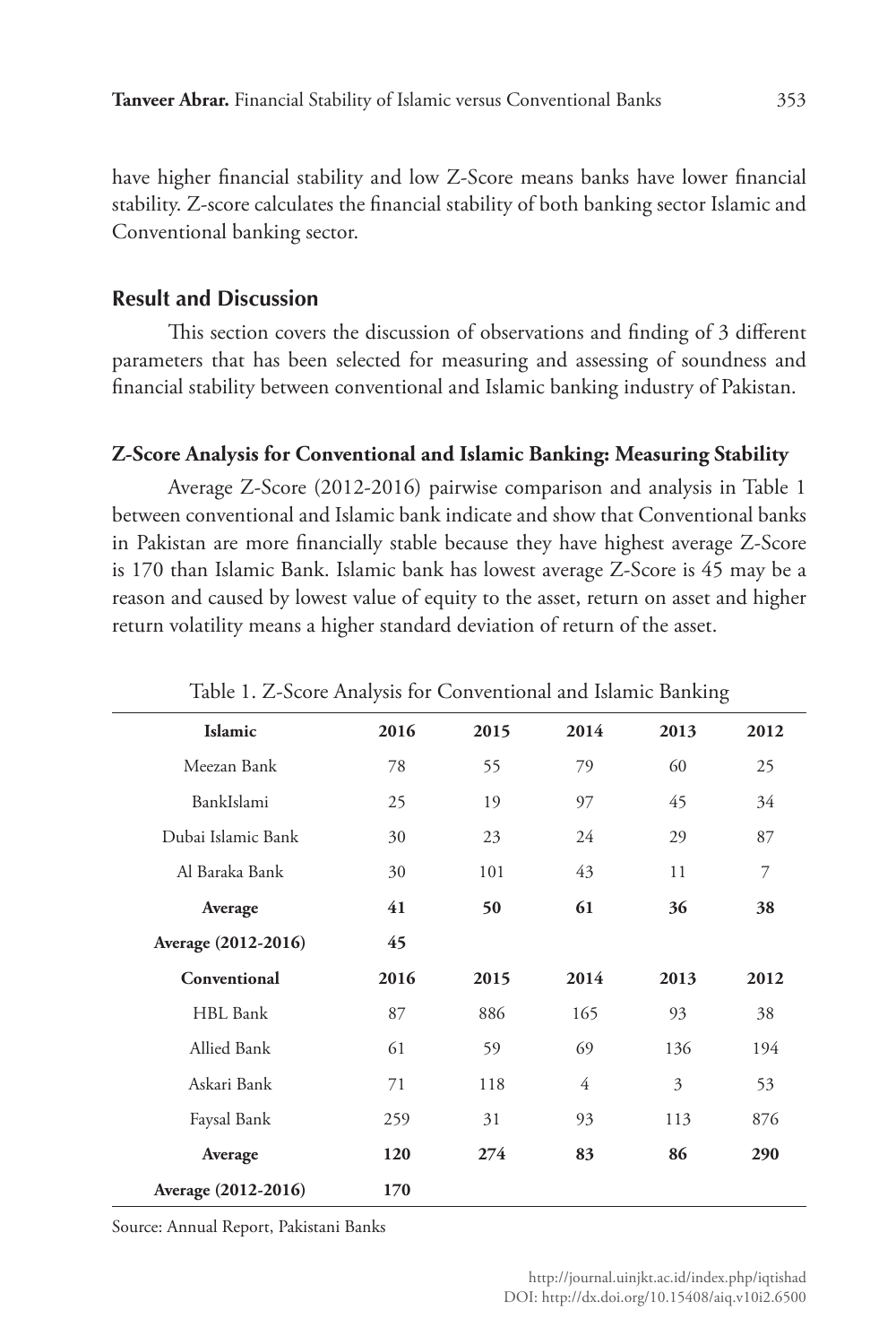It has been analyzed and determined that each selected individual conventional and Islamic banks in Pakistan from time frame 2012 to 2016 means 5-year timespan are stable because each bank is maintaining 3 or more than 3 Z-score. According to Robert Altman, if z-score of banks is greater than and equal to 3 it indicates that banks are financially stable.

| Large Bank  | 2016 | 2015 | 2014 | 2013 | 2012 | Average Z Score |
|-------------|------|------|------|------|------|-----------------|
| Meezan Bank | 78   | רר   | 79.  | 60   | 25   | 59              |
| Habib Bank  | 48   | 356  | 41   | 50   | 29   | 105             |

Table 2. Average Z-Score of Large Conventional and Large Islamic Bank

Source: Annual Report, Pakistani Banks

However, on an individual basis from 2016 to 2012, Bank Al Baraka has minimum z-score is 7 in the year of 2012 while maximum Z-score of the same time frame of Bank Al Baraka is 101 in the year of 2015 for Islamic banking. On the other hand, HBL has maximum Z-score 886 in the year of 2016 while Askari Bank Ltd has minimum z-sore is 3 in the year of 2013 in the conventional banking sector. In the continuation, it has been also identified and determined during computation and analysis of z-score of both industry Islamic as well as conventional bank that small Islamic bank that is Bank Albaraka less financially stable and stronger as compare with small conventional bank that is Faysal Bank on the basis of average z-score because bank albaraka has less average z-score is 38 as compare with faysal bank has average z-score is 274 as per Table 3 and it has been noted that in 2011, Faysal Bank has high z-score due to posit variation in return on asset, equity to asset and less volatility in returns.

Table 3. Average Z-Score of Small Conventional and Small Islamic Bank

| <b>Small Bank</b> | 2016 | 2015 | 2014 | 2013 | 2012 | Average Z Score |
|-------------------|------|------|------|------|------|-----------------|
| Bank Albaraka     | 30   | 101  | 43   |      |      | 38              |
| Faysal Bank       | 259  | 31   | 93   | 113  | 876  | 274             |

Source: Annual Report, Pakistani Banks

It is also proved and determined that during analysis of z-score that large Islamic Bank that is Meezan Bank Ltd less financially stable as compared with large conventional Bank that is Habib Bank Ltd on the basis of average z-score because Meezan Bank has less average z-score is 59 as compare with Habib Bank limited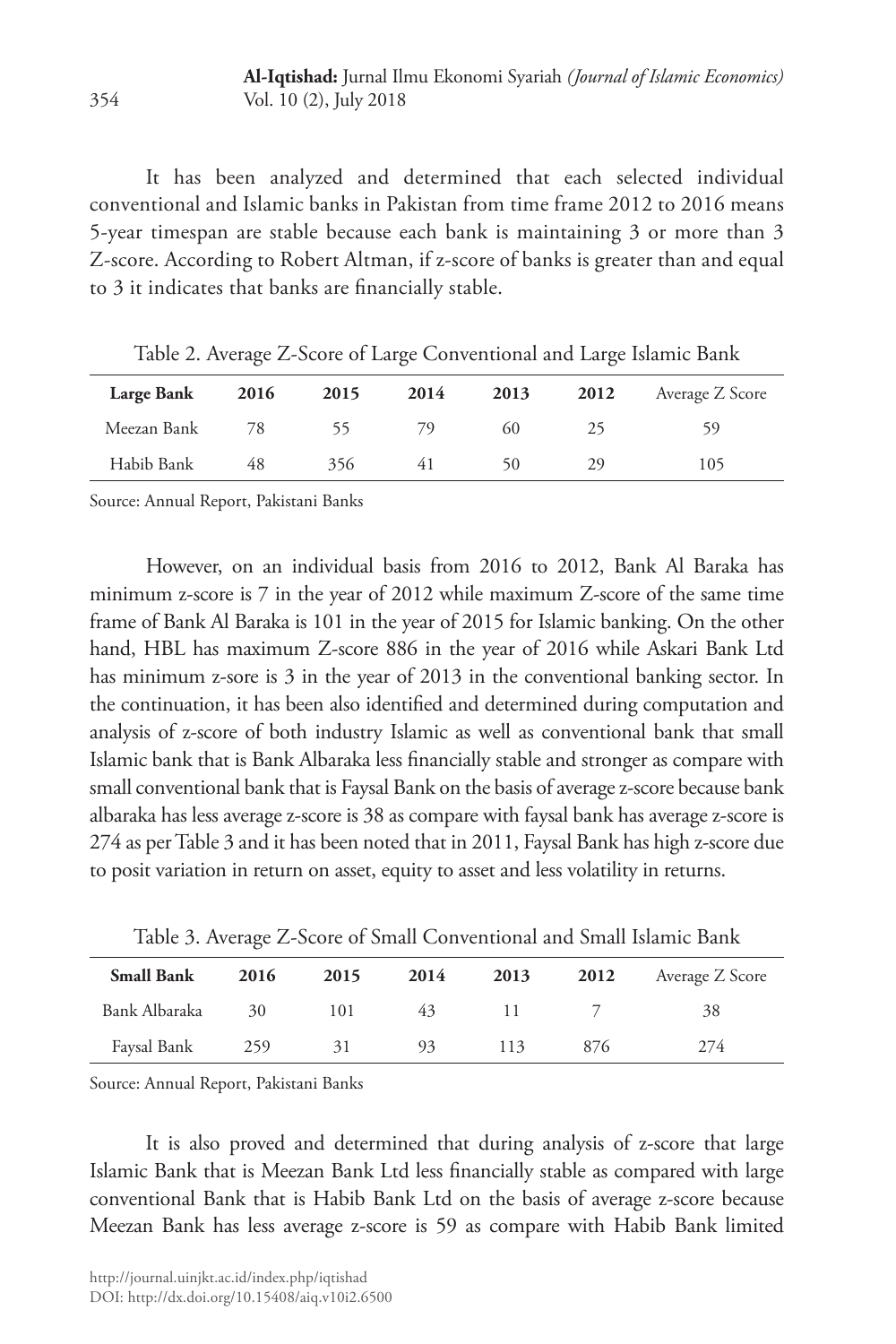average z-score is 105 as per Table 2. My  $1<sup>st</sup>$  finding that overall conventional banks are more financially stable and stronger than Islamic Banks in Pakistan on the basis of average Z-Score from 2012 to 2016 and these findings completely coincide with the finding of Youssef (2017), Wahid and Dar (2016) financial stability in Malaysian context, Shahid and Abbas (2012) in Pakistan context. Rokhim and Gamaginta  $(2009)$  do the research about financial stability in of Indonesia context and my  $2<sup>nd</sup>$ finding that large conventional bank has higher degree of financial stability than large Islamic bank match with the finding of Shahid and Abbas (2012) & Wahid and Dar (2016) and my  $3<sup>rd</sup>$  finding that small conventional bank has higher degree of financial than small Islamic bank doesn't match with the finding of Cihak and Hesse (2010) and it may be possible due to extra ordinary performance of small Islamic bank, large sample frame used by researcher and combination of different Islamic bank which is running in different countries and these may be possible reason.

Figure 1 is quick comparison and review of average Z-Score for Conventional and Islamic banks from 2012 until 2016. Conventional banks are more financially stable and stronger than Islamic banks.



Figure 1: Average Z-Score Analysis for Conventional and Islamic Banking

Source: Annual Report, Pakistani Banks

## **Average Z-Score Analysis Islamic Bank Wise: Measuring Stability**

Average Z-score analysis (2012-2016) Islamic bank wise in Table 4 below indicate that Meezan Bank Ltd (MBL) is financially stronger, healthy and stable as a whole in all Islamic banks because MBL has highest z-score is 59 in all Islamic banks. Higher z-score may be caused by the higher return of asset its means management are efficient and they able to use bank asset in an efficient and effective manner for generation of earning and maximization of profit. The second reason for higher z-score may be caused by higher equity to asset it indicates that bank has high liquidity and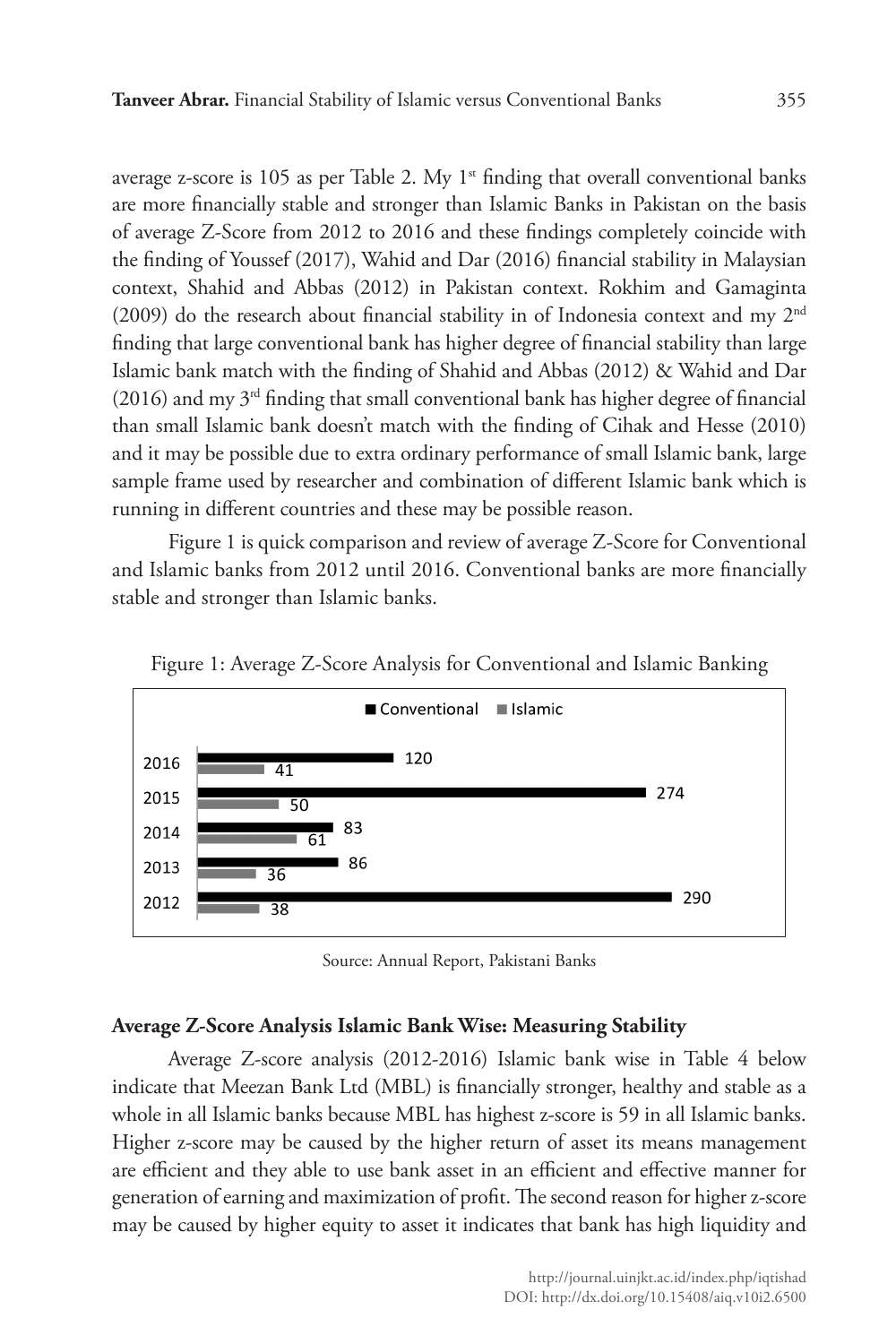banks are using own money for its operation. It assistances a bank to elude suffering financial uncertainty and distress during economic recessionary curses and third reason for higher z-score may be caused by lower standard deviation of return of asset its indicate that stability in return volatility and management are efficient to cope the situation of risk. The Average Z-score of Bank Islami is 44 that are higher than Dubai Islamic Bank and Al Baraka Bank. Its indicate that Bank Islami financially stronger, healthy and stable than Dubai Islamic and Al Baraka Bank. The Average Z-score of Dubai Islamic is 39 that are greater than Al Baraka Bank. It indicates that Dubai Islamic Bank in Pakistan is financially stable and stronger than Al Baraka Bank. Al Baraka Bank has lowest z score is 38 in all 4 Islamic Bank that is operating full-fledged in Pakistan. It means that on the basis of average z score analysis Bank Al Baraka is less stable and not financially stronger in all 4 Islamic.

| Islamic            | 2016 | 2015 | 2014 | 2013 | 2012 | Average (2012-2016) |
|--------------------|------|------|------|------|------|---------------------|
| Meezan Bank        | 78   | 55   | 79   | 60   | 25   | 59                  |
| BankIslami         | 25   | 19   | 97   | 45   | 34   | 44                  |
| Dubai Islamic Bank | 30   | 23   | 24   | 29   | 87   | 39                  |
| Al Baraka Bank     | 30   | 101  | 43   | 11   |      | 38                  |

Table 4: Average Z-Score Islamic Bank Wise Analysis

Source: Annual Report, Pakistani Banks

Figure 2 gives a quick review of average z-score of Islamic Banks from 2012 to 2016. Meezan Bank Ltd is financially stable in overall 4 Islamic banks. It is because z-score of Meezan Bank is high that is mentioned in the Figure 2.



Figure 2: Islamic Bank Wise Average Z-Score (2012-2016)

Source: Annual Report, Pakistani Banks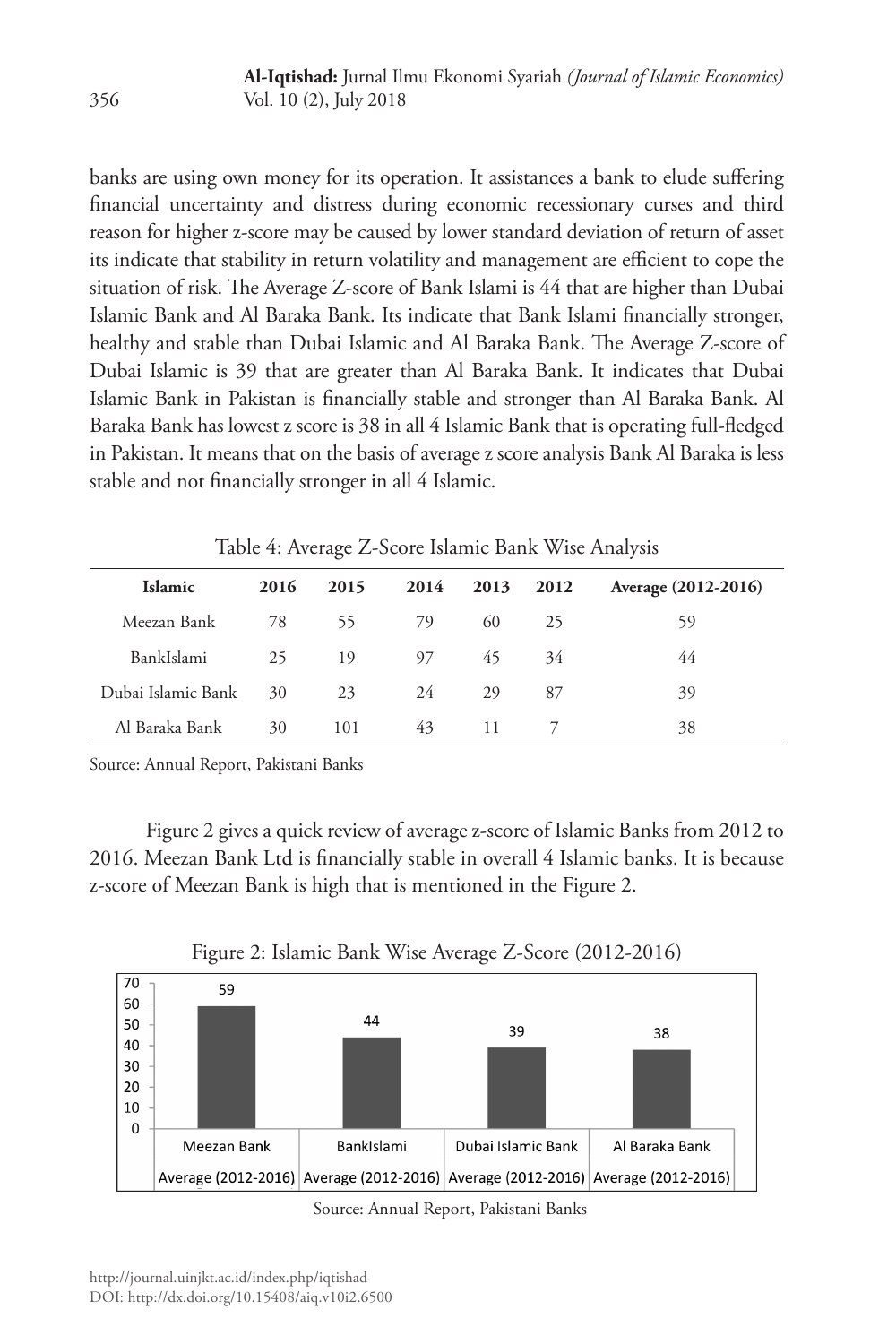#### **Average Z-Score Analysis Conventional Bank Wise: Measuring Stability**

Average Z-score analysis (2012-2016) Conventional Bank wise in Table 5 below indicate that Faysal Bank is financially stronger, healthy and stable as a whole in all conventional bank because Faysal Bank has highest z-score is 274 in all conventional banks. Higher z-score may be caused by the higher return of asset its means management are efficient and they able to use bank asset in an efficient and effective manner for generation of earning and maximization of profit. The second reason for higher z-score may be caused by higher equity to asset it indicates that bank has high liquidity and banks are using own money for its operation. It assistances a bank to elude suffering financial uncertainty and distress during economic recessionary curses and third reason for higher z-score may be caused by lower standard deviation of return of asset its indicate that stability in return volatility and management are efficient to cope the situation of risk. The Average Z-score of Habib Bank is 254 that are higher than Allied Bank and Askari Bank. Its indicate that Habib Bank financially stronger, healthy and stable than Allied Bank and Askari Bank and HBL is 2nd highest in average financial stability from 2012 to 2016. The Average Z-score of Allied Bank is 104, which are greater than Askari Bank. It indicates that Allied Bank in Pakistan is financially stable and stronger than Askari Bank and Askari Bank is  $3<sup>rd</sup>$  highest in the category of average financial stability of the conventional bank. Askari Bank has lowest z score is 50 in all 4 conventional Bank that is operating as a commercial bank in Pakistan. It means that on the basis of average z score analysis Askari bank is less stable and not financially stronger in all 4 commercial bank in Pakistan.

| Conventional | 2016 | 2015 | 2014 | 2013 | 2012 | <b>AverAverage (2012-2016)</b> |
|--------------|------|------|------|------|------|--------------------------------|
| Faysal Bank  | 259  | 31   | 93   | 113  | 876  | 274                            |
| HBL Bank     | 87   | 886  | 165  | 93   | 38   | 254                            |
| Allied Bank  | 61   | 59   | 69   | 136  | 194  | 104                            |
| Askari Bank  | 71   | 118  | 4    | 3    | 53   | 50                             |

Table 5. Z-Score Conventional Bank Wise Analysis

Source: Annual Report, Pakistani Banks

Figure 3, It is clearly mentioned that Faysal Bank is financially stable in overall 4 conventional Bank that is operating as a commercial bank in Pakistan because average z-score of Faysal Bank from 2012 to 2016 is high that is declared in the Figure 3.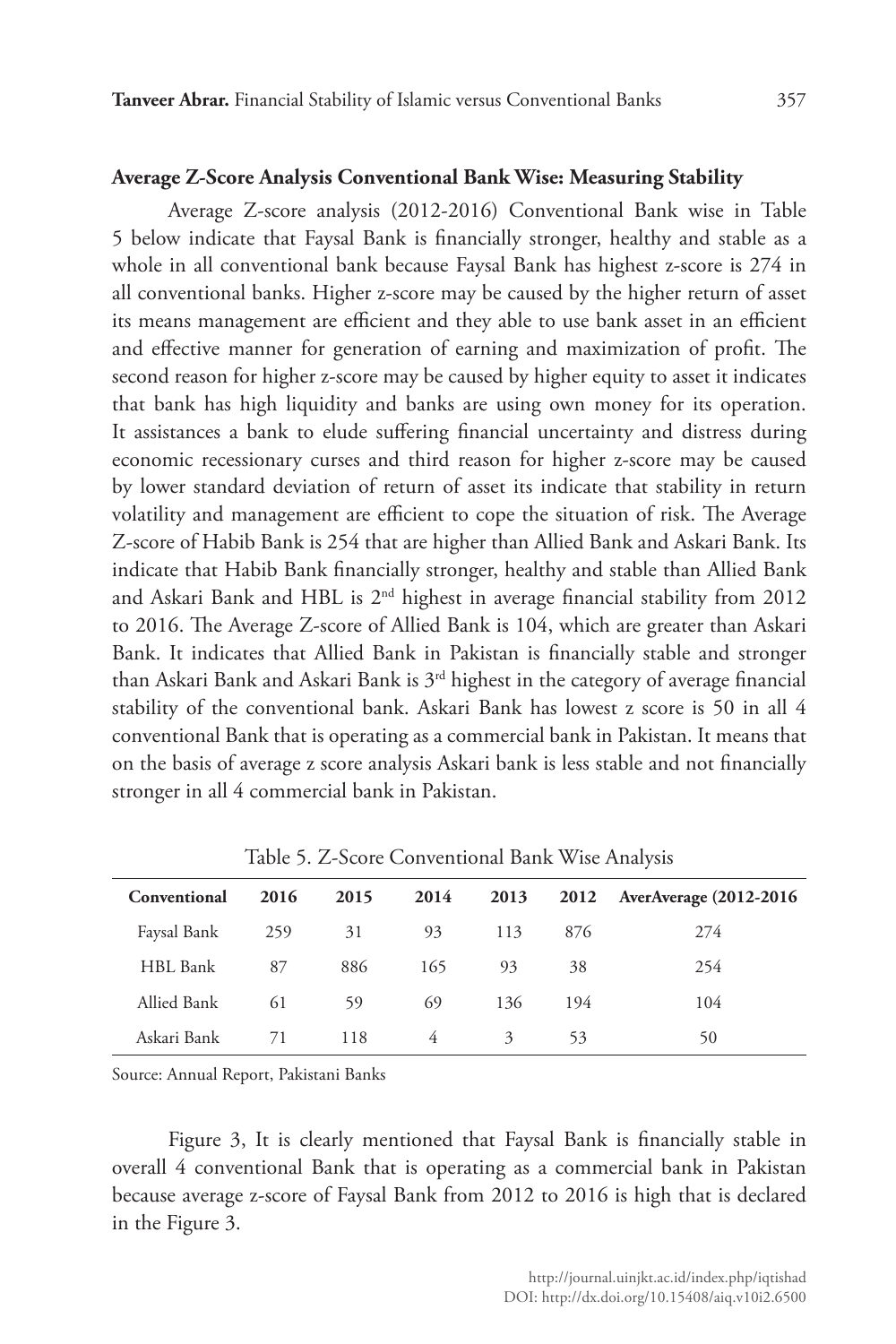

Figure 3: Conventional Bank Wise Average Z-Score (2012-2016)

## **Equity to Total Asset: Measuring Liquidity**

As per Table 6, it is clearly identified that on overall average basis equity to total asset ratio of conventional banks is higher during sample frame from 2012 to 2016 and on the basis of this indicator conventional banks in Pakistan are stable as compare with Islamic banks. Throughout each year conventional banks have higher equity to asset ratio than Islamic banks except the 2012-year. High borrowing and loan taken by banks for running of operation and project may cause it. It reveals that conventional bank using own money for its operation and their liquidity is high as compared with Islamic bank on an average basis. Islamic banking liquidity, nevertheless, cannot be repudiated because the ratios of Islamic banks are also high on an average basis but as a whole comparison on average basis conventional banks are more stable and have higher liquidity and 6.09% higher equity ratio of conventional banks on an average basis as compared with Islamic banks on an average basis. It means that it will be assistances conventional banks to elude suffering financial uncertainty and distress during economic recessionary curses because of higher liquidity and they are able to cope the worst situation and distress during uncertainty in financial position. These findings completely coincide with Ibrahim (2015) research finding.

We can see the quick comparison in Figure 4, it self-explanatory and clearly indicate that conventional banks on average basis have more liquidity on an average basis and they are more able to cope the uncertain situation (if occurred) during the future financial year due to macro and micro variable uncertainty. In only 2012 conventional banks on average basis have less equity ratio as compare with Islamic Banks. High borrowing and loan taken by conventional banks for running of operation and project may cause it. Thus, the conventional bank is enjoying a greater liquidity level than its opposing bank based on average equity to the asset.

Source: Annual Report, Pakistani Banks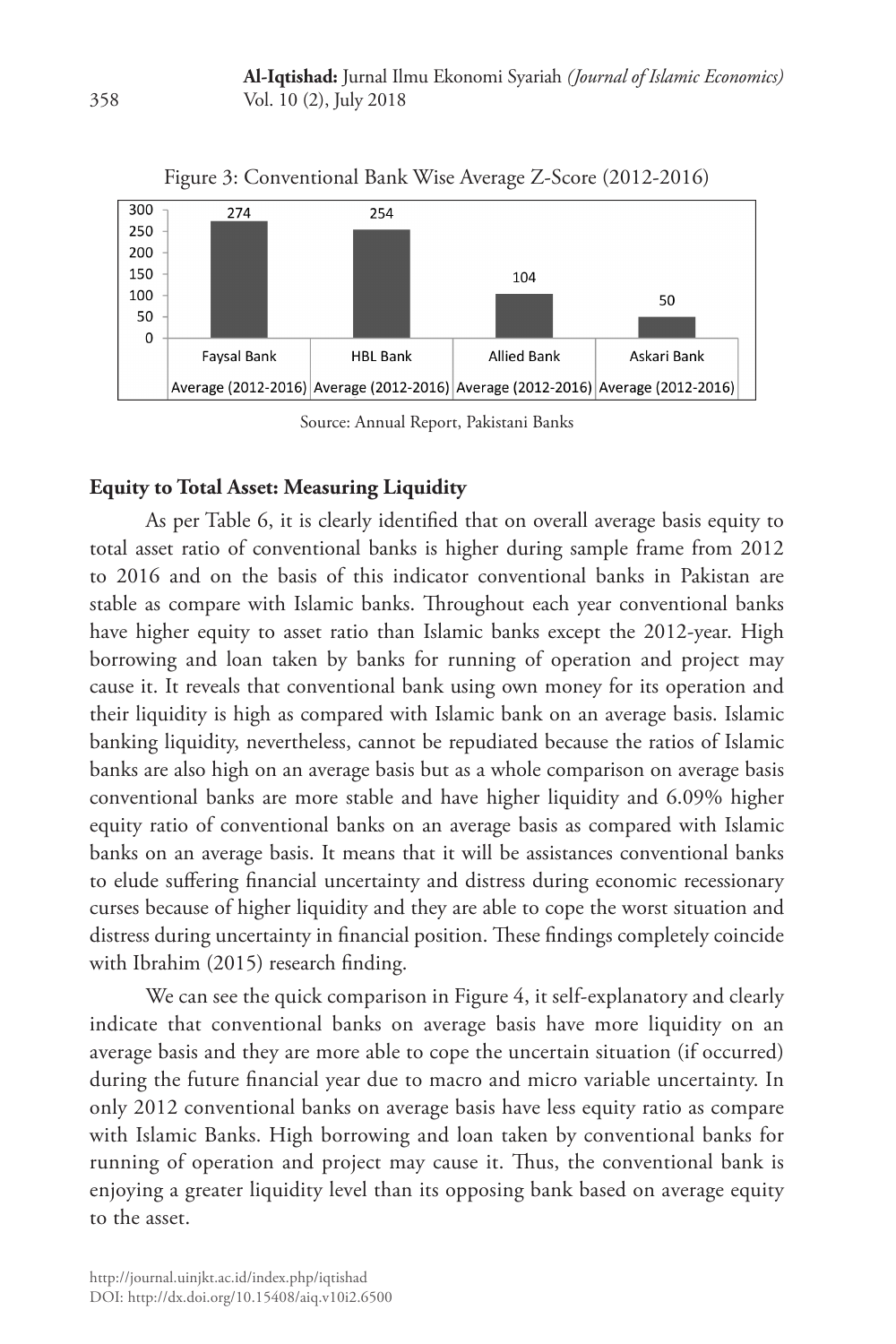| Islamic             | 2016  | 2015 | 2014 | 2013 | 2012  |
|---------------------|-------|------|------|------|-------|
| Meezan Bank         | 4.633 | 4.95 | 5.46 | 5.74 | 6.04  |
| BankIslami          | 6.88  | 6.42 | 6.73 | 7.19 | 7.53  |
| Dubai Islamic Bank  | 7.96  | 5.08 | 7.33 | 8.68 | 10.81 |
| Al Baraka Bank      | 8.98  | 7.22 | 6.25 | 6.66 | 8.15  |
| Average             | 7.11  | 5.92 | 6.44 | 7.07 | 8.13  |
| Average (2012-2016) | 6.93  |      |      |      |       |
| Conventional        | 2016  | 2015 | 2014 | 2013 | 2012  |
| HBL Bank            | 7.83  | 8.23 | 9.1  | 8.29 | 8.24  |
| <b>Allied Bank</b>  | 9.4   | 9    | 9.6  | 9.02 | 8.21  |
| Askari Bank         | 5.26  | 5.01 | 5.3  | 4.74 | 5.58  |
| Faysal Bank         | 7.88  | 7.06 | 6.78 | 6.27 | 6.72  |
| Average             | 7.59  | 7.33 | 7.70 | 7.08 | 7.19  |
| Average (2012-2016) | 7.38  |      |      |      |       |

Table 6: Equity to Total Asset Analysis-Measuring Liquidity

Source: Annual Report, Pakistani Banks





#### Source: Annual Report, Pakistani Banks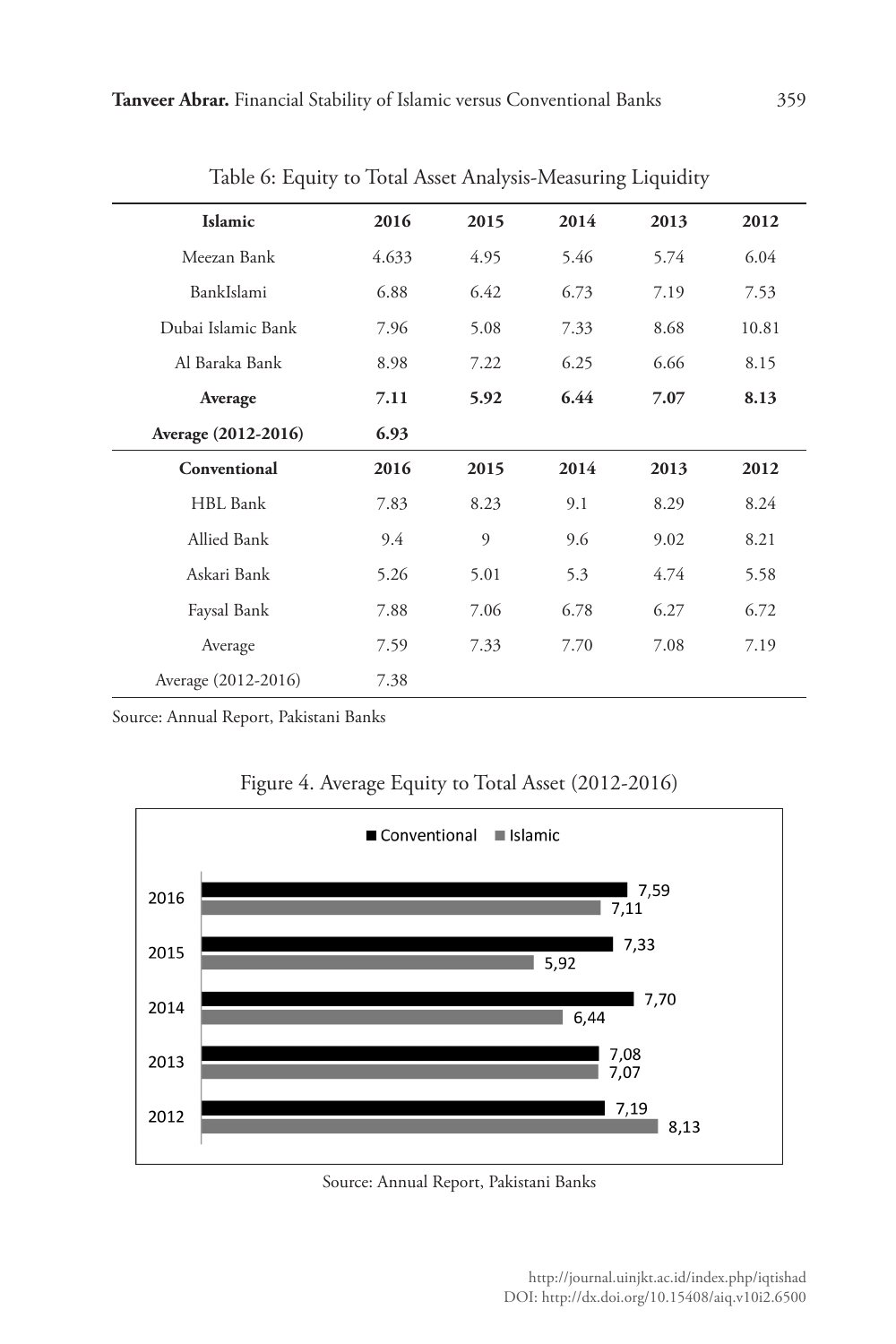# **Capital Adequacy: Measuring Capital**

In Table 7, the average of Capital Adequacy Ratio (CAR) is 13.62 for Islamic banks and 14.92 for Conventional banks.. Again, conventional banks outperform than Islamic banks on the basis of this indicator. It is clearly identified that on overall average basis Capital Adequacy Ratio of conventional banks is higher during sample frame from 2012 to 2016. According to the regulatory requirement in Pakistan at the end of the year 2016, Banks are required to maintain 10.65 capital adequacy ratios. We can see that in table 6 both Islamic and conventional banks on average capital adequacy ratio basis are stable. At the end of the year 2016, we can see in Table 6 both Conventional and Islamic has more than 10.65 capital adequacy ratios. It shows that all Conventional, as well as Islamic banks, are ensuring compliance with regularity requirement to maintaining minimum 10.65 Capital Adequacy except Bank Albaraka Bank. The adequacy ratio of Bank Albaraka is 10.26 at the end of the year 2016.

| Islamic             | 2016  | 2015  | 2014  | 2013  | 2012  |
|---------------------|-------|-------|-------|-------|-------|
| Meezan Bank         | 12.91 | 10.98 | 11.80 | 14.48 | 14.08 |
| BankIslami          | 13.43 | 12.34 | 16.70 | 15.37 | 15.13 |
| Dubai Islamic Bank  | 11.22 | 11.13 | 17.08 | 14.59 | 19.06 |
| Al Baraka Bank      | 10.26 | 14.54 | 14.24 | 11.97 | 11.18 |
| Average             | 11.96 | 12.25 | 14.96 | 14.10 | 14.86 |
| Average (2012-2016) | 13.62 |       |       |       |       |
| Conventional        | 2016  | 2015  | 2014  | 2013  | 2012  |
| HBL Bank            | 15.50 | 17.00 | 16.20 | 15.40 | 15.30 |
| Allied Bank         | 20.84 | 20.85 | 19.75 | 17.85 | 16.17 |
| Askari Bank         | 12.50 | 12.51 | 13.03 | 10.39 | 11.81 |
| Faysal Bank         | 14.62 | 14.41 | 12.22 | 11.29 | 10.69 |
| Average             | 15.87 | 16.19 | 15.30 | 13.73 | 13.49 |
| Average (2012-2016) | 14.92 |       |       |       |       |

Table 7. Capital Adequacy Analysis

Source: Annual Report, Pakistani Banks

It may be caused by credit, operational risk, and market risk. In order to the maintained minimum requirement of CAR, Bank Albaraka required to minimized operational, market and credit risk and to make enhance due diligence at the time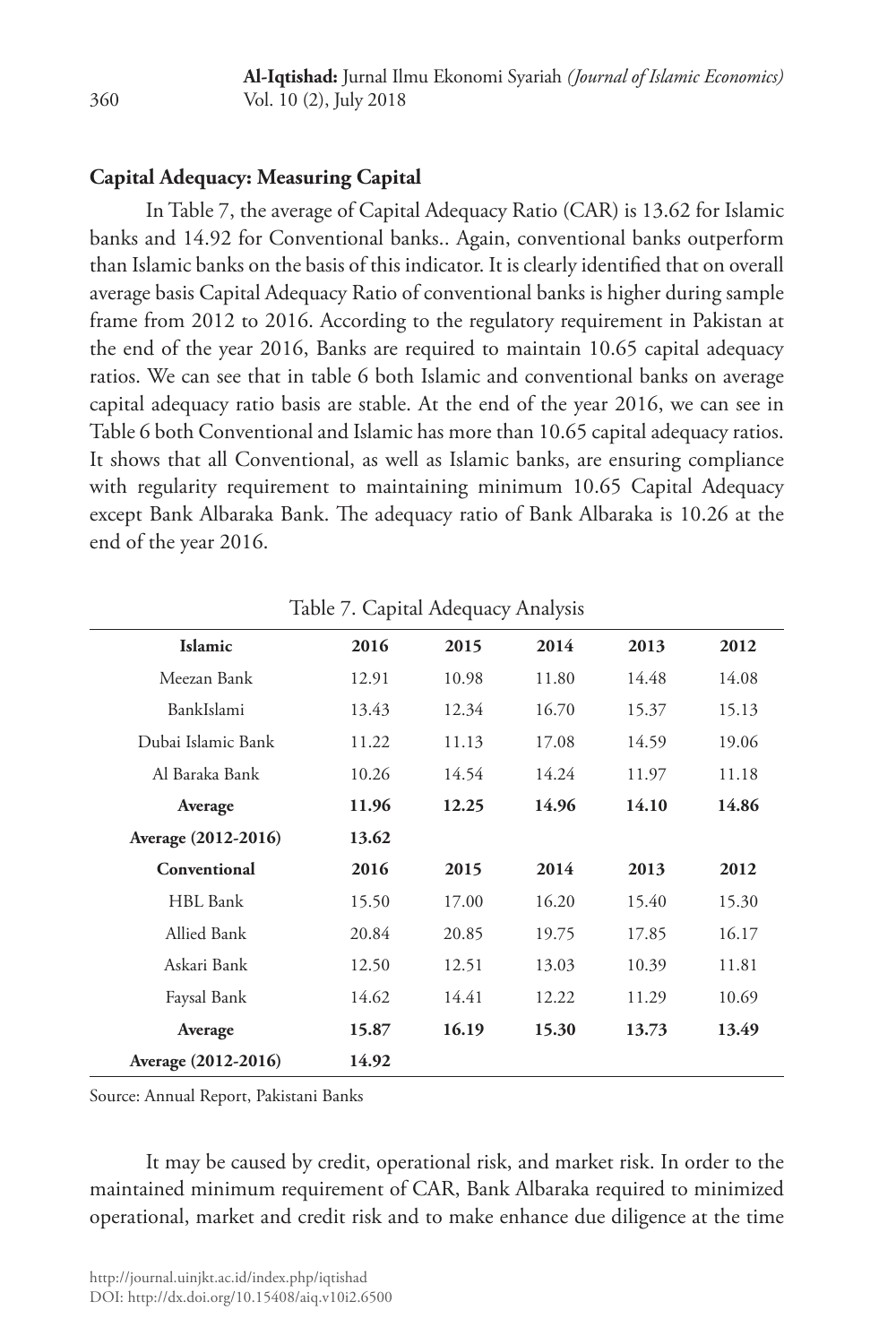of credit and financing approved to the customer and to minimize the risk level in the different portfolio and to make sure all policy and procedure are implemented with absolute compliance. According to State Bank of Pakistan, the minimum capital requirement of banks in Pakistan is 10 Billion. If banks are not meeting this requirement than banks are going for closer to business and merger and acquisition. The current example of the closure of Pakistan operation is HSBC bank. HSBC Pakistan operation takes over from Meezan Bank Limited and simultaneously another example of Burj Bank take over by Bank Albaraka. NIB bank in Pakistan merged with MCB bank. There are also several other reasons for merger and acquisition but the main important factor is a capital requirement. These findings completely coincide with the finding of Verbeet (2014).

Looking at Figure 5, it is self-explanatory and clearly indicate that conventional banks on an average basis from 2012 to 2016 are more stable as an indicator of capital adequacy as compare with Islamic banks.



# Figure 5: Average Capital Adequacy Ratio (2012-2016)

Source: Annual Report, Pakistani Banks

According to Z-Score analysis and finding, it has been determined that overall conventional banks are more financially stable and stronger than Islamic Banks in Pakistan on the basis of average Z- Score and these findings completely coincide with the finding of Mustafa Haj Youssef (2017) Gulf region, (Wahid and Dar 2016) financial stability in Malaysian context, Shahid and Abbas (2012) in Pakistan context and Rokhim and Gamaginta (2009) financial stability in of Indonesia context. Large conventional bank has higher degree of financial stability than large Islamic bank on the basis of average Z-Score and finding match with the finding of Shahid and Abbas (2012) & Wahid and Dar (2016) and small conventional bank has higher degree of financial than small Islamic bank and our finding doesn't match with the finding of Cihak and Hesse (2010) and it may be possible due to extra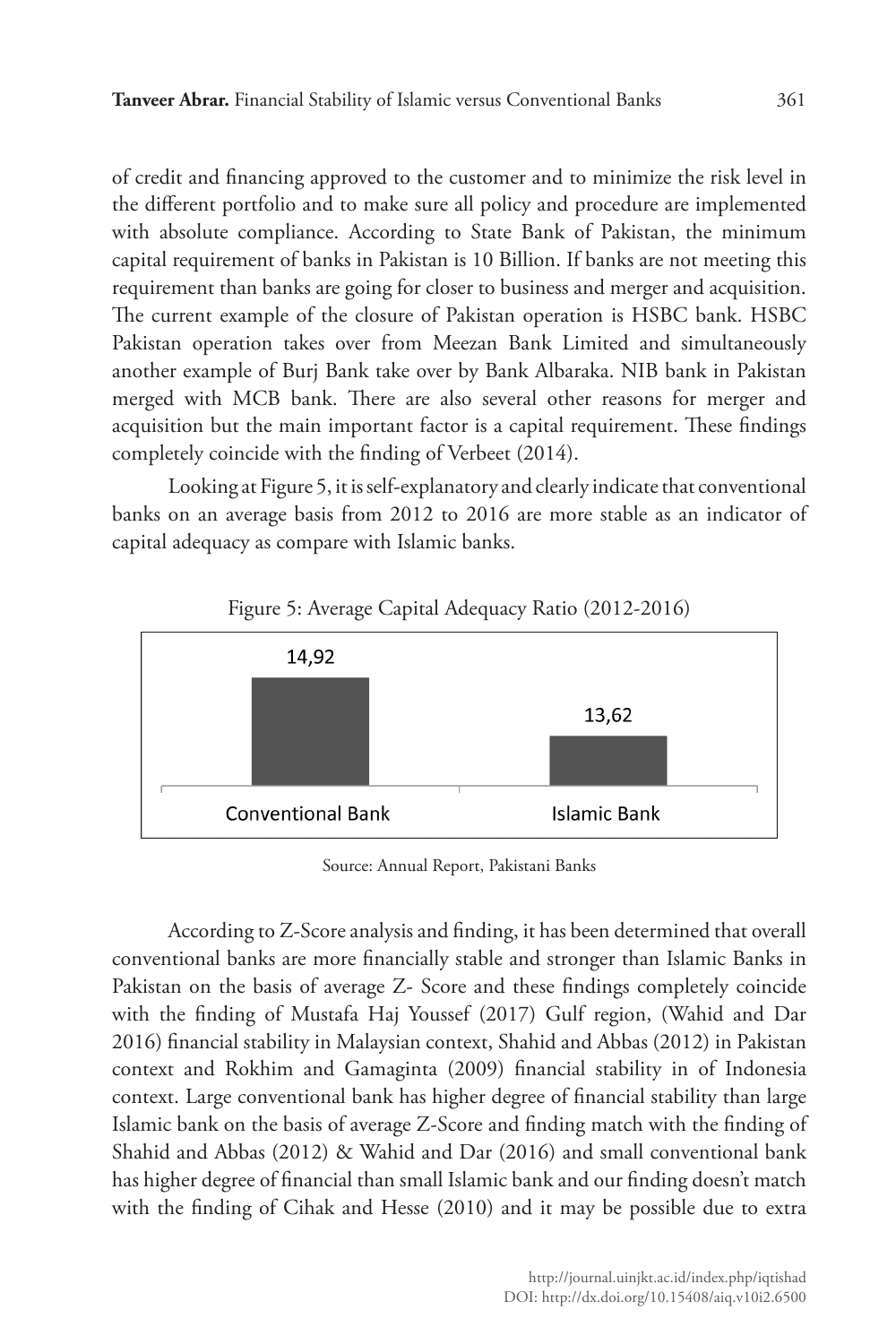ordinary performance of small Islamic bank, large sample frame used by researcher and combination of different Islamic bank which is running in different countries and these may be possible reason. It has been determined and identified that on the basis of average Z-score, Meezan Bank Ltd (MBL) is financially stronger, healthy and stable as a whole in all Islamic banks because MBL has highest z-score in all Islamic banks. Higher z score may be caused by the higher return of the asset.

The second reason for higher z-score may be caused by higher equity to asset and third reason for higher z-score may be caused by lower standard deviation of return of the asset. Faysal Bank is financially stronger, healthy and stable as a whole in all conventional banks on the basis of average Z-Score and it may be caused due to posit variation in equity to return, return of asset and less volatility in return. Equity to total asset ratio of conventional banks is higher and on the basis of this indicator conventional banks in Pakistan are stable as compare with Islamic banks. These findings are in line with the findings of Ibrahim (2015). According to Capital Adequacy ratio as financial soundness indicator, it has been determined that conventional banks outperform than Islamic banks. The adequacy ratio of Bank Albaraka is 10.26 at the end of the year 2016 which is less than the minimum requirement of regularity Authority State Bank of Pakistan. Only 3.7 % capital adequacy ratio of Bank AL Baraka deviates from the minimum requirement that is 10.65. There is some limitation for invest and financing activities in the different project due to Shariah compliance for Islamic banks. In order to achieve a higher rate of return, it is suggested to invest in a diversified portfolio and avoid that investment that has a high-risk level. These findings completely coincide with the finding of Verbeet (2014).

## **Conclusion**

It has been found that when capitalization of the bank's increases, the financial stability of banks also increases. When the return of asset of the bank's increases, the financial stability of banks also increase. When volatility of banks returns decrease, the financial stability of banks also increase. When capital adequacy ratio of banks decreases or less than minimum regularity requirement 10.65 as per SBP, the financial stability of banks will be decreased. When credit, operational and operational risk of banks increases, the degree of stability will be decreased.

Bank financial stability is playing a very important role in the development of the economy; therefore, we will suggest following suggestion that directly and indirectly impacts on bank financial stability and soundness. Banks Nonperforming loan (NPL) must be minimized and advance to deposit is in control in the banks and to increase branch network Pan Pakistan or Globally, therefore,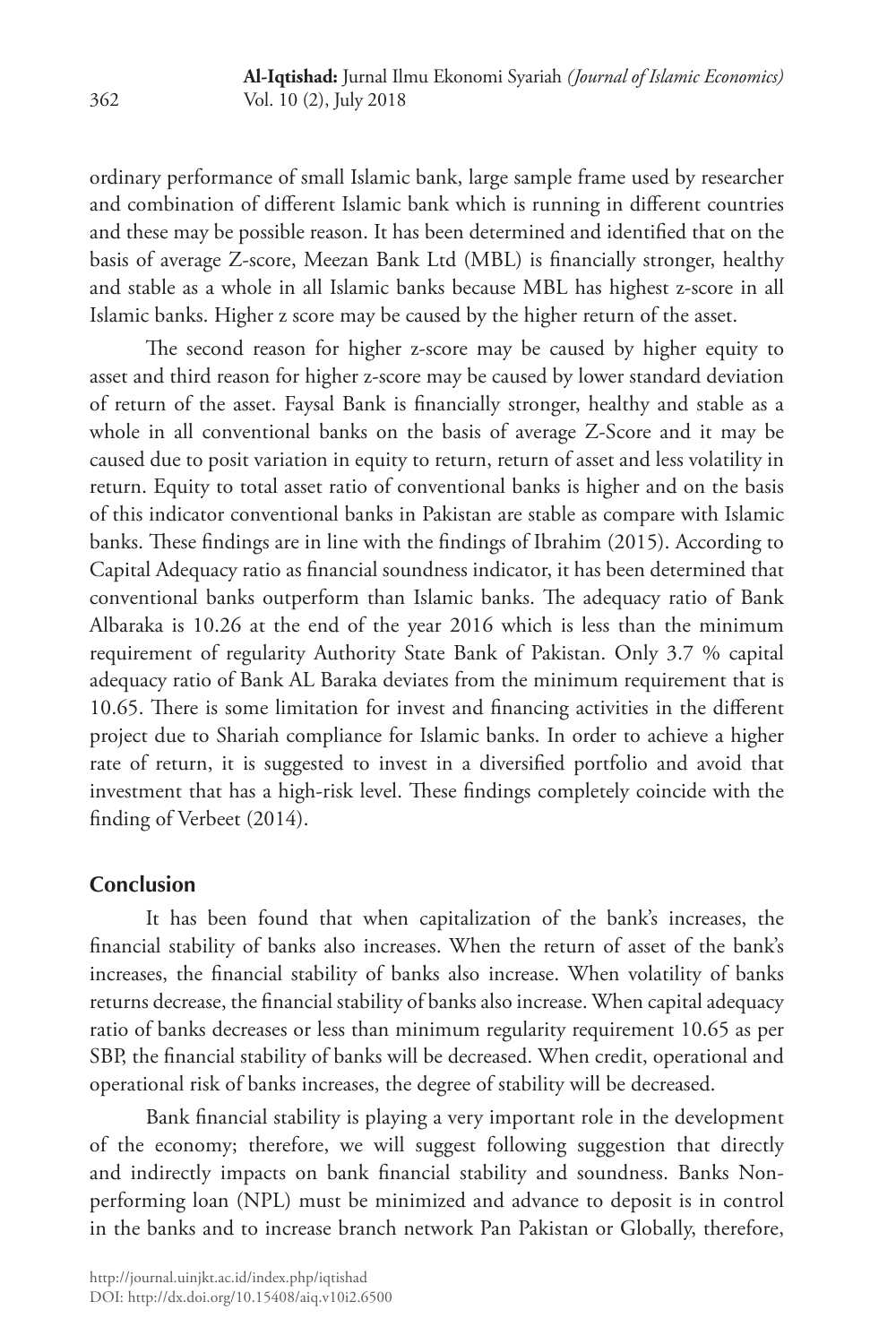banks are able to receive more deposit from the customer and they can utilize in the different investment project in order to get maximize profit. Investment in a diversified portfolio is also required in order to reduce risk level, volatility in return and increase capitalization of the bank. The banks are also required to follow strict compliance policy in State Bank regulation and other country regulation like Foreign Account Tax Compliance Act (FATCA) because noncompliance of any regulation bank faces heavy penalty that impacts on bank financial stability and Enhanced Due Diligence and effective risk assessment in term of customer personal profile and business profile are required before financing approved for the customers. Non-compliance of due diligence that impacts on non-performing loan (NPL) and capital adequacy ratio. Information security is a big challenge nowadays for banking sector because technology has enhanced and almost customers are using online fund transfer and cash withdrawal instead of manually transfer and withdrawal. Electronic cards are using online purchasing and internationally. In most cases, it has been noted that PIN code of customer VISA card is misused in fraudulent activity that impacts on customer retention, deposit, and goodwill of banks. In order to mitigate electronic fraud, banks are required to developed and strong information security department.

There is still extensive scope for further enlargement, improvement, and research. Sample size and time frame can be extended for analysis and measure of financial stability and different countries of Islamic Banks and Conventional may be included in my sample size for measurement of the financial stability of joint country banks. More variable and financial soundness indicator may be added for measurement of financial stability. Further research may be extended why Islamic Banks are less financially stable as compare with conventional banks in Pakistan and impact of financial instability of banks on Pakistan economy.

## **References**

- Akhtar, M. F., Ali, K., & Sadaqat, S. (2011). Liquidity Risk Management: a Comparative Study Between conventional and Islamic banks of Pakistan. *Interdisciplinary Journal of Research in Business.* Vol. 1(1): 35-44.
- Altaee, H. H. A., Talo, I. M. A., & Adam, M. H. M. (2013) Testing the Financial Stability of Banks in GCC Countries: Pre and Post Financial Crisis. *International Journal of Business and Social Research (IJBSR).* Vol. 3(4): 93–105.
- Beck, T., Demirguç-Kunt, A., & Merrouche, O. (2013). Islamic vs. Conventional Banking: Business Model, Efficiency, and Stability. *Journal of Banking & Finance*. Vol. 37(2): 433-447.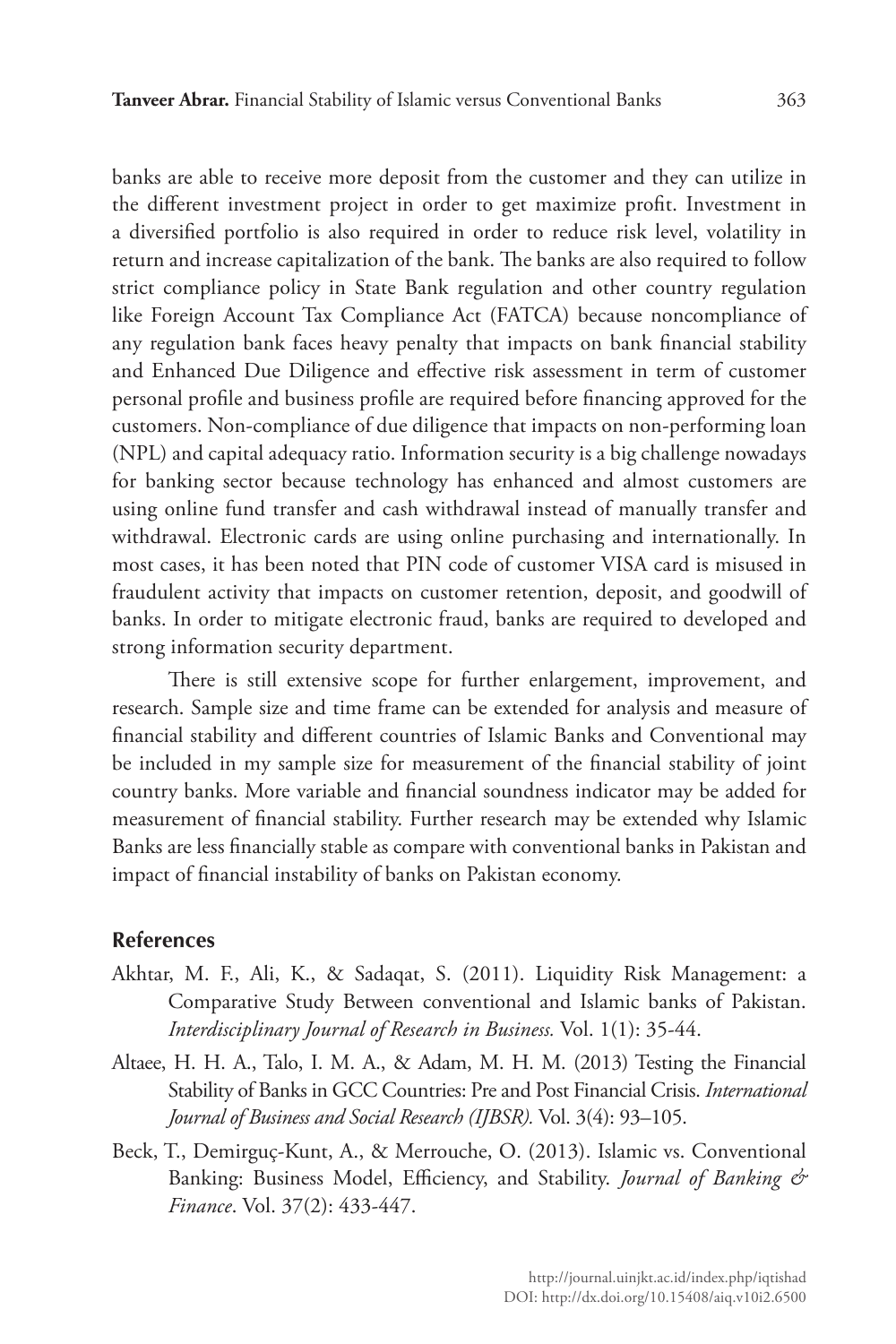- Bessis, J. (2010). *Risk Management in Banking*. West Sussex: John Wiley and Sons, Ltd.
- Bitar, M., Madies, P., & Taramasco, O. (2015). Comparing Islamic and Conventional Banks' Financial Characteristics: A Multivariate Approach. Available at: http://dx.doi.org/10.2139/ssrn.2571631.
- Bourkhis, K., & Nabi, M. S. (2013). Islamic and Conventional Banks' Soundness During the 2007–2008 Financial Crisis. *Review of Financial Economics*. Vol. 22(2): 68-77.
- Chakroun, M. A., & Gallali, M. I. (2015). Islamic Banks and Financial Stability: An Empirical Analysis of the Gulf Countries. *International Journal of Business and Commerce*. Vol. 5(3): 64-87.
- Chapra, M.U. (2011). The Global Financial Crisis: Some Suggestions for Reform of the Global Financial Architecture in the Light of Islamic Finance. *Thunderbird International Business Review*. Vol. 53 (5): 565-579. doi: https:// doi.org/10.1002/tie.20435.
- Chong, B. S., & Liu, M. H. (2009). Islamic Banking: Interest-Free or Interest-Based. *Pacific Basin Finance Journal*. Vol. 17: 125–144. doi: https://doi. org/10.1016/j.pacfin.2007.12.003.
- Cihak, M., & Hesse, H. (2010). Islamic Banks and Financial Stability: An Empirical Analysis. *Journal of Financial Services Research*. Vol. 38(2-3): 95-113. doi: https://doi.org/10.1007/s10693-010-0089-0.
- Demirguç-Kunt, A. & Detragiache, E. (2009). Basel Core Principles and Bank Soundness. *Policy Research Working Paper* No. 5129. Washington D.C: World Bank.
- Farook, S., & Hassan., M. K. (2015). *Islamic Banks and Financial Stability: Further Evidence*. In Asutay, M., & Turkistani, A. Q. (ed). *Islamic Finance: Risk, Stability and Growth (Vol 2),* 13-54*.* Berlin: Gerlach Press.
- Hasan, M., & Dridi, J. (2010) The Effects of the Global Crisis on Islamic and Conventional Banks. *IMF Working Paper* No.10/201. Washington: International Monetary Fund
- Ibrahim, M. (2015). A Comparative Study of Financial Performance Between Conventional and Islamic Banking in The United Arab Emirates. *International Journal of Economics and Financial Issues*. Vol. 5(4): 868-874.
- Islam, M. U., & Kozokov, S. (2009). Stability of Islamic and Conventional Banks, an Empirical Comparative Analysis. *(Unpublished Master Thesis*). Sweden: Lund University.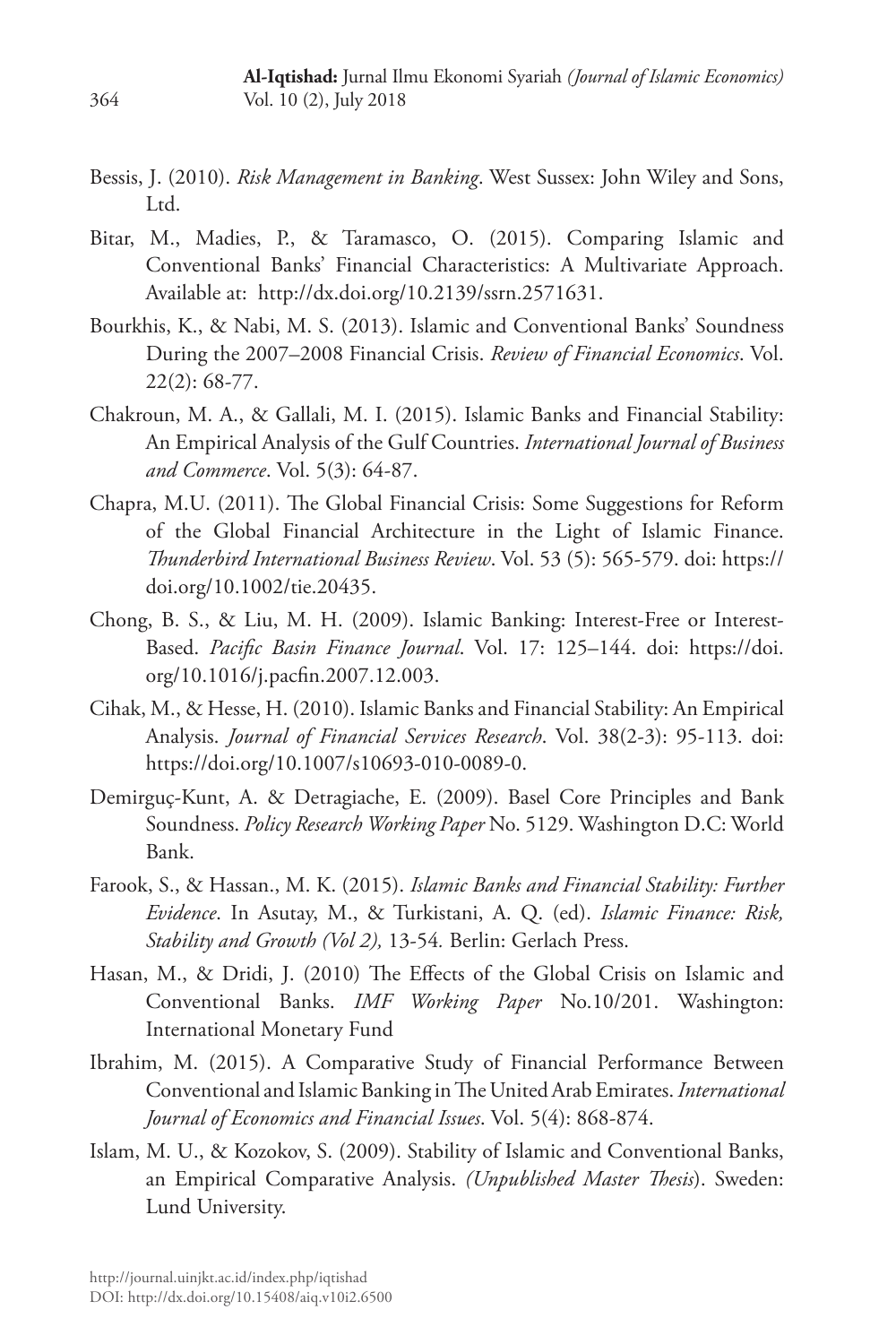- Iqbal, Z., Askari, H. & Krichenne, N. (2011). *The Inherent Stability of Islamic Finance. In The Stability of Islamic Finance: Creating a Resilient Financial Environment for a Secure Future*. New Jersey: John Wiley.
- Iqbal, Z. & Mirakhor, A. (2011). TheSstability of The Islamic Financial System. An Introduction to Islamic Finance: Theory and Practice. New Jersey: John Wiley.
- Johnes, J., Izzeldin, M., & Pappas, V. (2009). Efficiency in Islamic and Conventional Banks: A Comparison Based on Financial Ratios and Data Envelopment Analysis. *Economics Working Paper* Series. The Economics Department, Lancaster University.
- Kassim, S. H. & Majid, M. S. A. (2010). Impact of Financial Shocks on Islamic Banks Malaysian Evidence During 1997 and 2007 Financial Crises. *International Journal of Islamic and Middle Eastern Finance and Management.* Vol. 3(4): 291-305. doi: https://doi.org/10.1108/17538391011093243.
- Nafla, A., & Hammas, A. (2016). Islamic Banks, Conventional banks, and Subprime Crisis: Empirical Evidence by Using DEA Approach. *Journal of Islamic Banking and Finance*. Vol. 4(1): 10-21.
- Odeduntan, A. K., Adewale, A. A., & Hamisu, S. (2016). Financial Stability of Islamic Banks: Empirical Evidence. *Journal of Islamic Banking and Finance*. Vol. 4(1): 39-46.
- Rahim, S. R. M., & Zakaria, R. H. (2013). Comparison of stability between Islamic and conventional banks in Malaysia. *Journal of Islamic Economics, Banking and Finance*. Vol. 9(3): 131-149
- Rajhi, W., & Hassairi, S. A. (2013). Islamic Banks and Financial Stability: a Comparative Empirical Analysis Between MENA and Southeast Asian Countries. *Région et D*éveloppement. Vol. 37: 149-177.
- Rokhim, R. & Gamaginta. (2009). The Stability Comparison Between Islamic Banks and Conventional Banks: Evidence in Indonesia. *Proceeding Paper at* 8th International Conference on Islamic Economics and Finance, 1-29. Qatar: Center for Islamic Economics and Finance, Qatar Faculty of Islamic Studies, Qatar Foundation.
- Santoso, T., Rum, I. A., & Patria, K. Z. (2016). Islamic and Conventional Banks Stability: A Comparative Analysis. *Proceeding Paper at* International Conference of Integrated Microfinance Management. Atlantis Press. Retrieved from: download.atlantis-press.com/php/download\_paper.php?id=25864940
- Shahid, M. A., & Abbas, Z. (2012). Financial stability of Islamic banking in Pakistan: An empirical study. *African Journal of Business Management*. Vol. 6(10): 3706-3720.